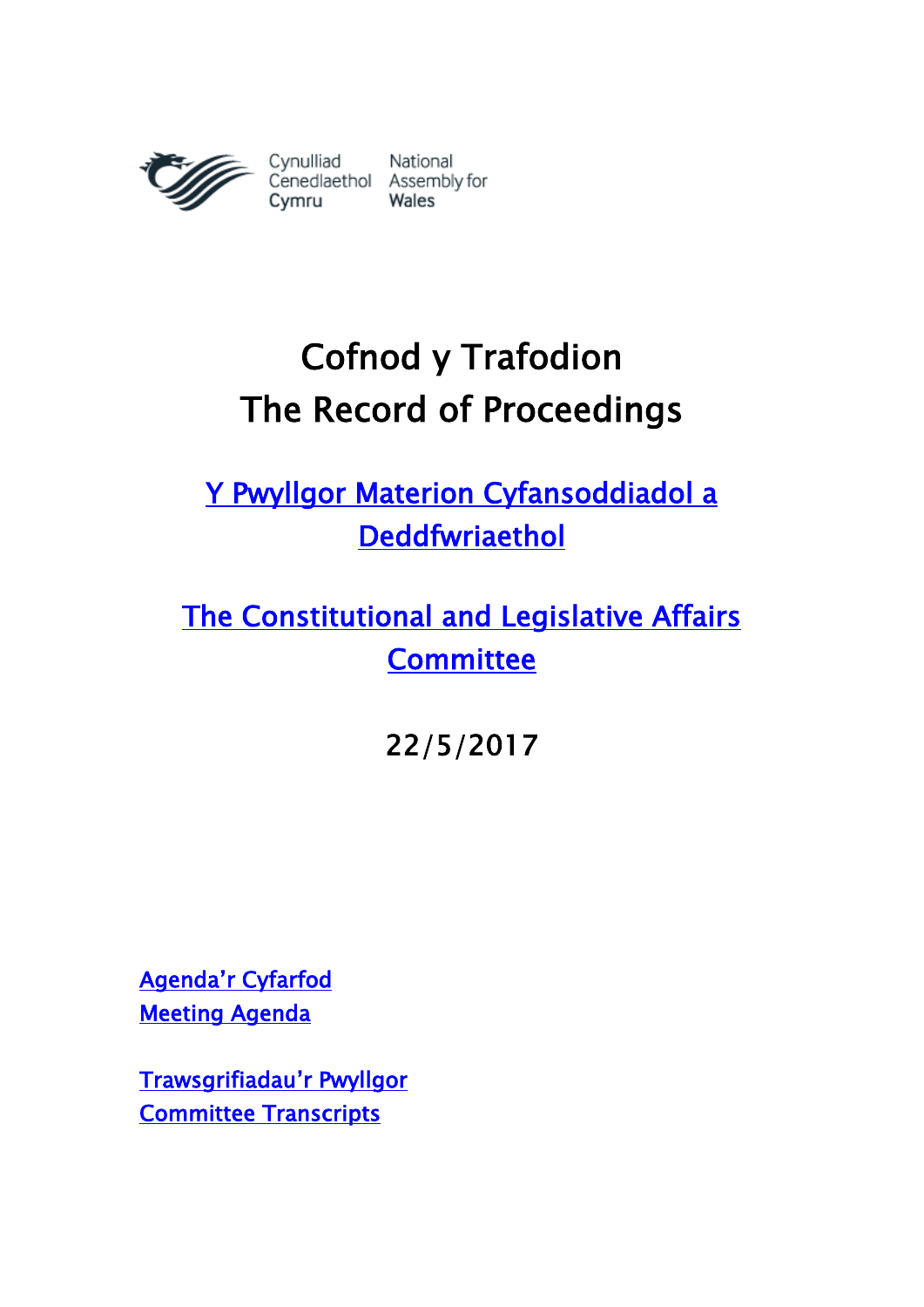## Cynnwys **Contents**

- [4](#page-3-0) Teyrnged i'r Cyn Br[if Weinidog Rhodri Morgan](#page-3-0) [Tribute to the Former First Minister Rhodri Morgan](#page-3-0)
- 5 [Cyflwyniad, Ymddiheuriadau, Dirprwyon a Datganiadau o Fuddiant](#page-4-0)  [Introduction, Apologies, Substitutions and Declarations of Interest](#page-4-0)
- 5 [Ymchwiliad Llais Cryfach i Gymru: Sesiwn Dystiolaeth 10](#page-4-1) [A Stronger Voice for Wales Inquiry: Evidence session 10](#page-4-1)
- 25 [Offerynnau nad ydynt yn Cynnwys Materion i Gyflwyno Adroddiad](#page-24-0)  [arnynt o dan Reol Sefydlog 21.2 na 21.3](#page-24-0) [Instruments that Raise no Reporting Issues under Standing Order 21.2](#page-24-0)  [or 21.3](#page-24-0)
- 26 [Offerynnau sy'n Cynnwys Materion i Gyflwyno Adroddiad arnynt i'r](#page-25-0)  [Cynulliad o dan Reol Sefydlog 21.2 neu 21.3](#page-25-0) [Instruments that Raise Issues to be Reported to the Assembly under](#page-25-0)  [Standing Order 21.2 or 21.3](#page-25-0)
- 27 [Offerynnau sy'n Cynnwys Materion i Gyflwyno Adroddiad Arnynt i'r](#page-26-0)  [Cynulliad o dan Reol Sefydlog 21.7](#page-26-0) [Instruments that Raise Issues to be Reported to the Assembly under](#page-26-0)  Standing [Order 21.7](#page-26-0)
- 29 [Papur i'w Nodi](#page-28-0) [Paper to Note](#page-28-0)
- 32 Cynnig o dan [Reol Sefydlog 17.42 i Benderfynu Gwahardd y Cyhoedd](#page-31-0)  [o'r Cyfarfod](#page-31-0) [Motion under Standing Order 17.42 to Resolve to Exclude the Public](#page-31-0)  [from the Meeting](#page-31-0)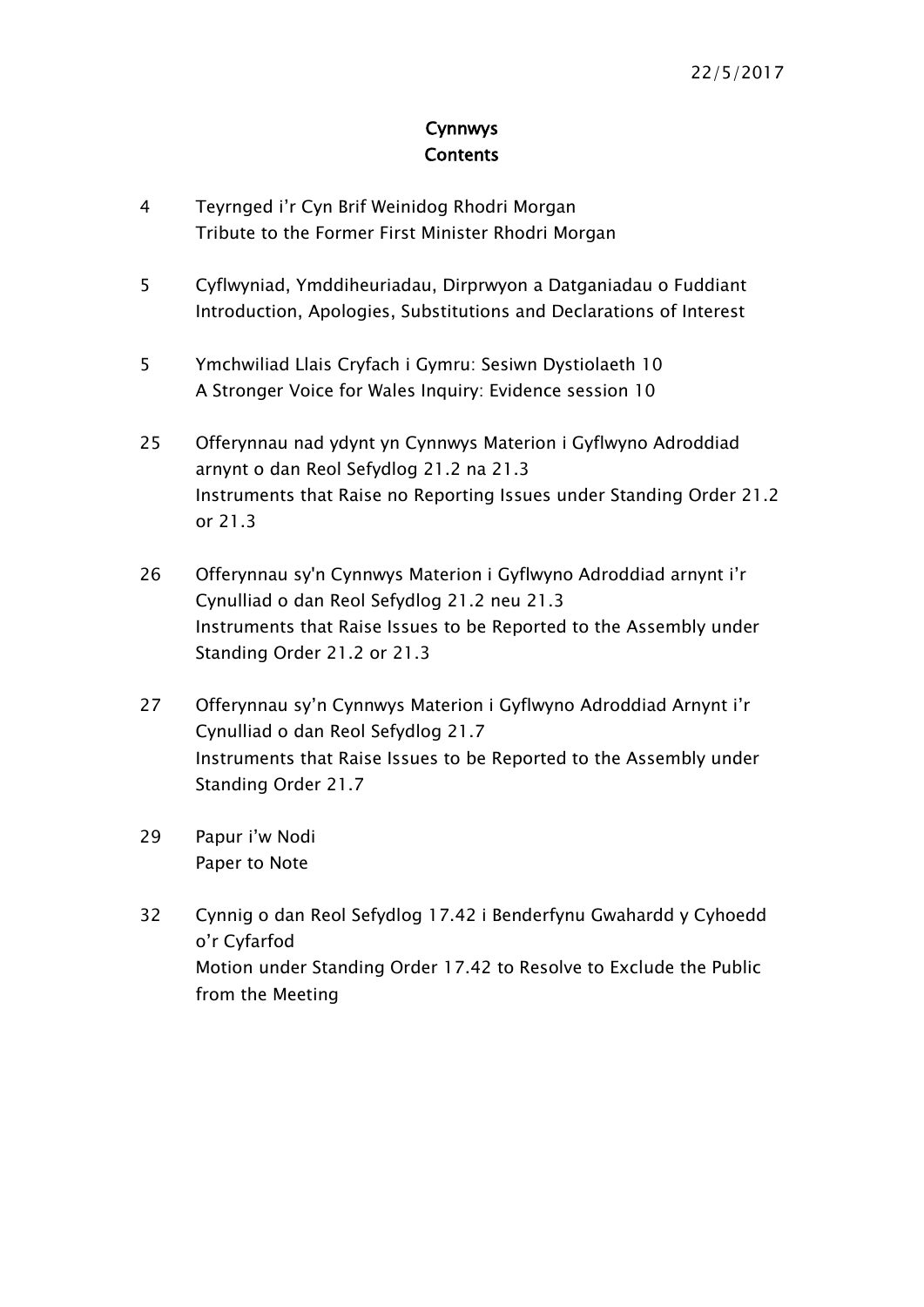Cofnodir y trafodion yn yr iaith y llefarwyd hwy ynddi yn y pwyllgor. Yn ogystal, cynhwysir trawsgrifiad o'r cyfieithu ar y pryd. Lle mae cyfranwyr wedi darparu cywiriadau i'w tystiolaeth, nodir y rheini yn y trawsgrifiad.

The proceedings are reported in the language in which they were spoken in the committee. In addition, a transcription of the simultaneous interpretation is included. Where contributors have supplied corrections to their evidence, these are noted in the transcript.

#### Aelodau'r pwyllgor yn bresennol Committee members in attendance

| Yr Arglwydd / Lord<br>Dafydd Elis-Thomas<br><b>Bywgraffiad Biography</b> | Annibynnol<br>Independent     |
|--------------------------------------------------------------------------|-------------------------------|
| Nathan Gill                                                              | Annibynnol                    |
| <b>Bywgraffiad Biography</b>                                             | Independent                   |
| Huw Irranca-Davies                                                       | Llafur (Cadeirydd y Pwyllgor) |
| <b>Bywgraffiad Biography</b>                                             | Labour (Committee Chair)      |
| Dai Lloyd                                                                | Plaid Cymru                   |
| <b>Bywgraffiad Biography</b>                                             | The Party of Wales            |
| David Melding                                                            | Ceidwadwyr Cymreig            |
| <b>Bywgraffiad Biography</b>                                             | <b>Welsh Conservatives</b>    |
| Eraill yn bresennol                                                      |                               |

## Others in attendance

| Yr Athro / Professor | Athro Gwleidyddiaeth a Pholisi Cyhoeddus, yr Adran   |  |
|----------------------|------------------------------------------------------|--|
| Paul Cairney         | Hanes a Gwleidyddiaeth, Prifysgol Stirling           |  |
|                      | Professor of Politics and Public Policy, Division of |  |
|                      | History and Politics, University of Stirling         |  |

## Swyddogion Cynulliad Cenedlaethol Cymru yn bresennol National Assembly for Wales officials in attendance

| <b>Ruth Hatton</b> | Dirprwy Glerc |
|--------------------|---------------|
|                    | Deputy Clerk  |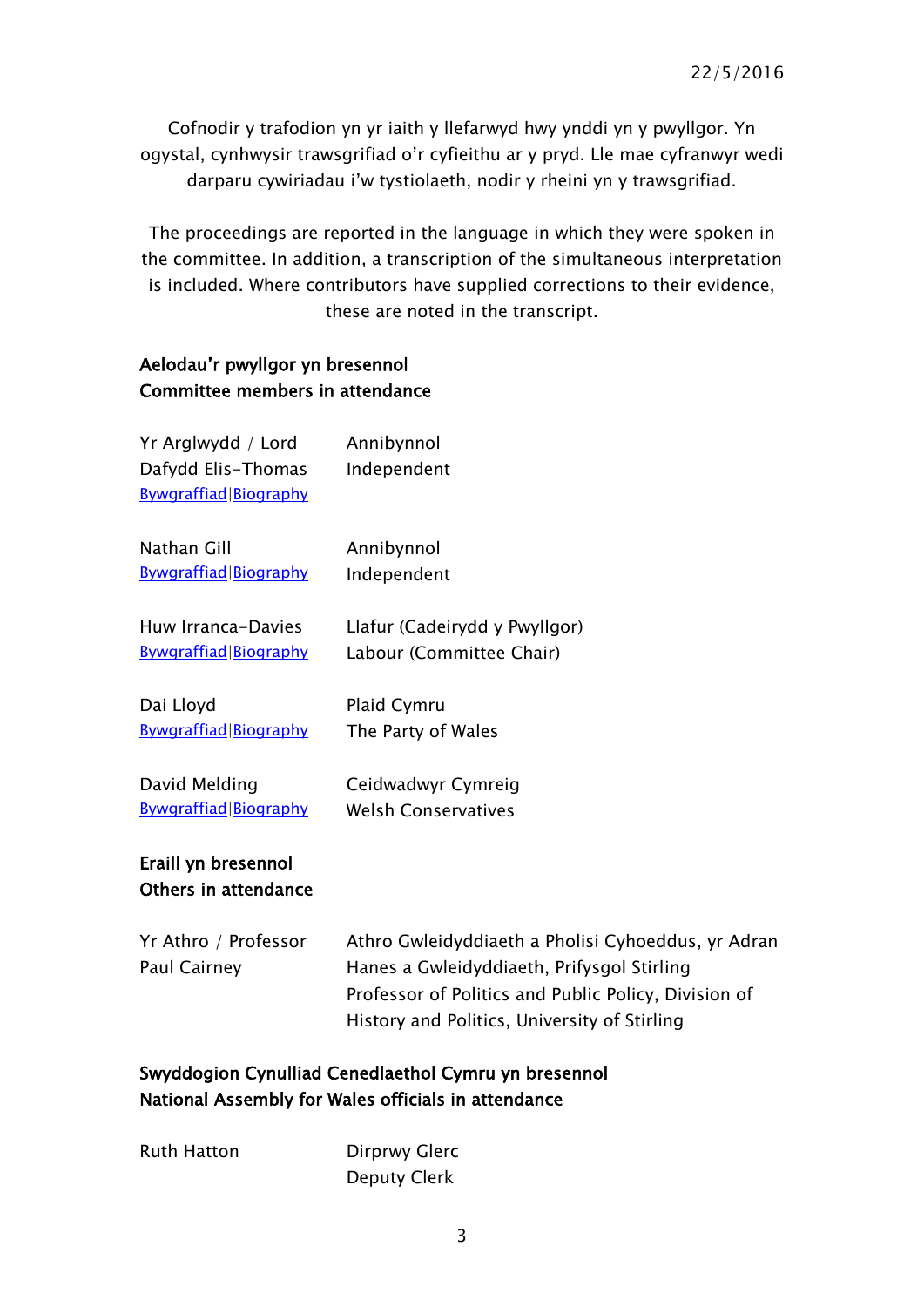| <b>Gareth Howells</b> | Cynghorydd Cyfreithiol<br>Legal Adviser         |
|-----------------------|-------------------------------------------------|
| <b>Tanwen Summers</b> | Ail Glerc<br><b>Second Clerk</b>                |
| Dr Alys Thomas        | Y Gwasanaeth Ymchwil<br><b>Research Service</b> |
| Gareth Williams       | Clerc<br>Clerk                                  |

Dechreuodd y cyfarfod am 13:15. The meeting began at 13:15.

## Teyrnged i'r Cyn Brif Weinidog Rhodri Morgan Tribute to the Former First Minister Rhodri Morgan

<span id="page-3-0"></span>[1] Huw Irranca-Davies: Good afternoon. Welcome to this afternoon's session of the Constitutional and Legislative Affairs Committee on Monday 22 May. We have a busy afternoon in front of us with evidence sessions and a great deal of business to get through, but if the committee's happy, I would like to make a short statement at the opening of this session.

[2] As Chair of the Constitutional and Legislative Affairs Committee, I would like to express our deep sadness on hearing of the death of Rhodri Morgan, and on behalf of the committee members and the staff of the committee, to offer our deepest sympathy to Julie and to all the family. The fact that this committee feels empowered and emboldened to examine our constitutional journey, where we have come from and where we may be headed, would not have been possible without the contribution Rhodri Morgan made as First Minister to building confidence in the then new institution of devolution in Wales. The growth in public acceptance of devolution through that crucial early period owes no small part to the skill, the personality and the thoroughgoing but quite unique Welshness of Rhodri Morgan.

[3] In a small footnote to his passing, he was, of course, a former member of a predecessor committee of ours between January 2010 and March 2011.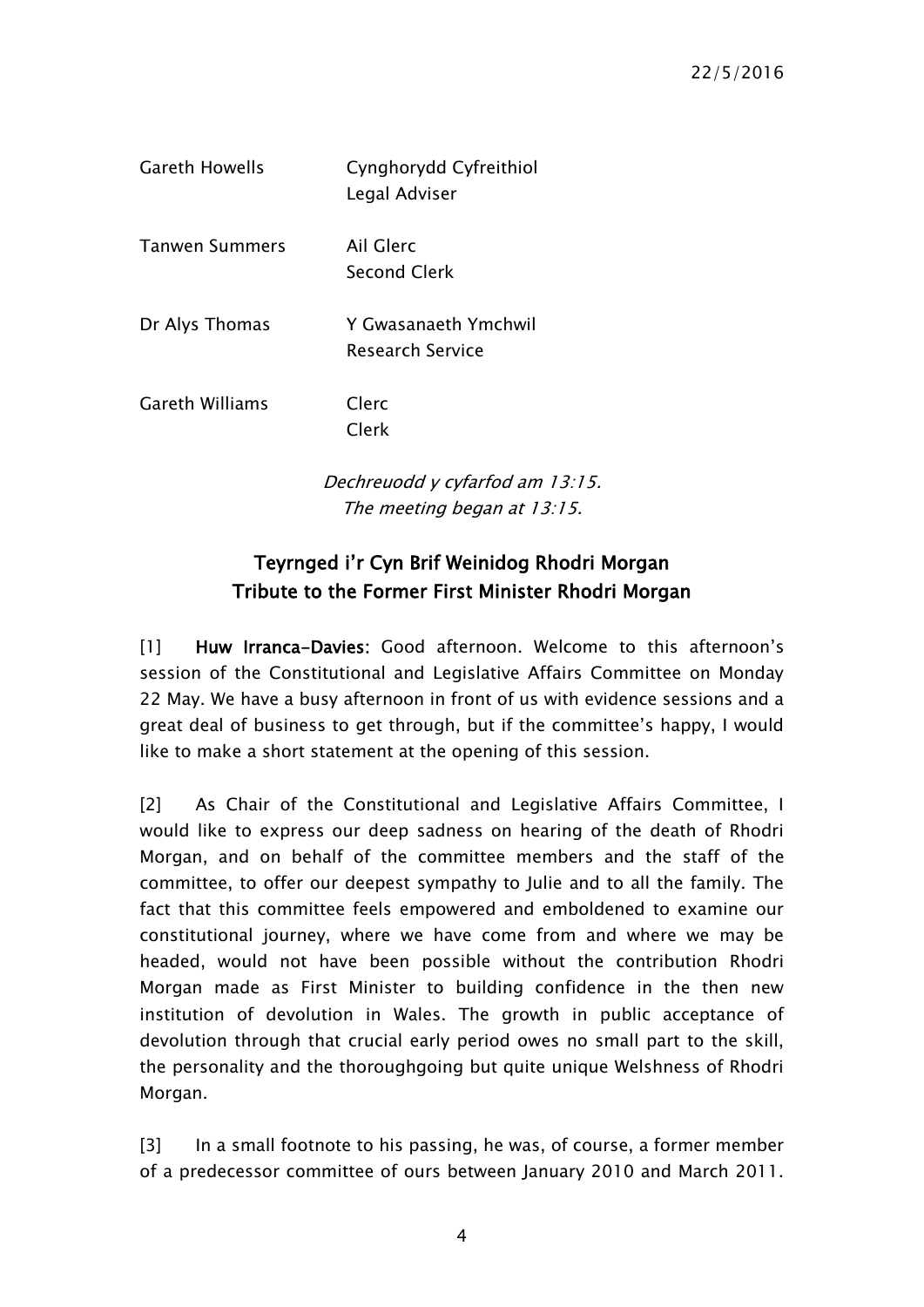But it was as the former First Minister that he appeared in person to give evidence to this committee only two weeks ago for our inquiry on a stronger voice for Wales. He demonstrated not only his enduring commitment and relevance to the ongoing journey of devolution, but also his passion, his intellect, his warmth, his wit and his wisdom, built on years of experience serving the people of Wales. There will be time this week in the Senedd for fuller tributes to Rhodri Morgan, but I know that committee members would feel it appropriate today that, above and beyond the course of normal politics, we should recognise the sad passing of a founder father of this Assembly, who has helped lay the foundations of the work that this committee, and these institutions of devolution, will build on for the future. With that statement, we will move on to the substantive business. Unless colleagues have any remarks, we will move on.

13:17

## <span id="page-4-0"></span>Cyflwyniad, Ymddiheuriadau, Dirprwyon a Datganiadau o Fuddiant Introduction, Apologies, Substitutions and Declarations of Interest

[4] We move on with the agenda. If I could point out some housekeeping basics, as normal. There is full translation in both languages of this place on our translation facilities. They're on channel 1 if anybody wants to avail themselves of them. If there is a fire alarm—and we're not expecting one then we'll follow to the normal emergency exits, following our committee team. If everybody can make sure their mobiles are switched to silent, now we can proceed into the first substantive part of this afternoon's session.

<span id="page-4-1"></span>13:18

## Ymchwiliad Llais Cryfach i Gymru: Sesiwn Dystiolaeth 10 A Stronger Voice for Wales Inquiry: Evidence Session 10

[5] We move to item number 2, which is the evidence session on the stronger voice for Wales inquiry. This is evidence session 10. We're delighted to welcome with us, not in person, but in front of us by the technology of Zoom, as I understand it, Professor Paul Cairney of the University of Stirling. You're very welcome this afternoon, Professor Cairney.

[6] Professor Cairney: Thank you.

[7] Huw Irranca-Davies: Now, I wonder, in starting this session, Professor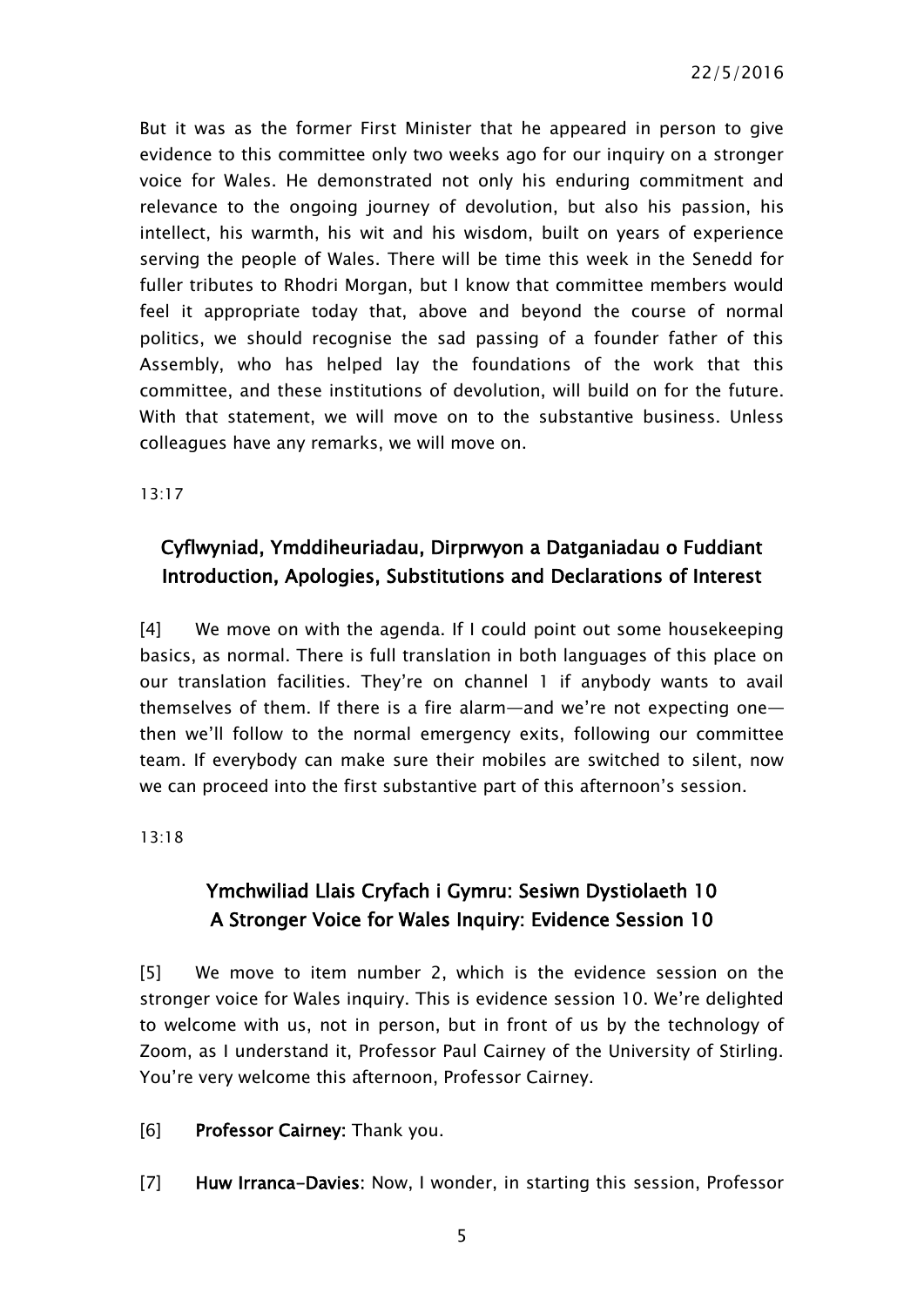Cairney, whether you could perhaps touch on your relevant expertise and experience that puts you in front of us this afternoon.

[8] Professor Cairney: Okay. Well, to be honest, I was hoping you would tell me what my relevant expertise was. [Laughter.] In general, my research is in public policy. I research, describe and explain how public policy works. I focus on the UK, the devolved UK and Scotland in particular, and I also talk about themes like evidence in policy and policy learning or transfer. I used to know a lot about Welsh policy making in 2006. So, if you want to know anything on 'Making the Connections' or anything like that, then— [*Inaudible.*]

[9] Huw Irranca-Davies: That will be very helpful. But maybe, perhaps, as an opening, you could tell us a little bit about your knowledge of the Scottish approach to policy making, and if you have any awareness of it, perhaps the subtle differences, or the large differences, between policy making in Scotland and Wales.

[10] Professor Cairney: I think in many ways Wales is more Scottish than Scotland is. If you think of the way in which we describe these things—. I've put up a blog post on some of these things with more details and links, but I would say there are lots of related phrases about the Scottish approach that we would make some distinctions between.

[11] The first is 'Scottish policy style', which is a phrase that academics have been using for a long time to describe two reputations that the Scottish institutions, and the Government in particular, have. It's about consulting well with stakeholders before and after making policy and placing more trust in public bodies to deliver policy than, say, its UK Government equivalent.

[12] Then we have this phrase 'the Scottish model of policy making', which was described by the former permanent secretary there, Sir John Elvidge. He stressed the benefits of some things that were happening slightly before and from the 2007 SNP Government. So, he talked about reducing departmental silos. In fact, they sort of notionally got rid of Government departments in the Scottish Government in favour of a national performance framework. And they talk about the benefit of scale. Scotland is small enough to have relatively effective, often personal, co-ordination between central Government and the public sector.

[13] Then you have what is now called by the Scottish Government 'the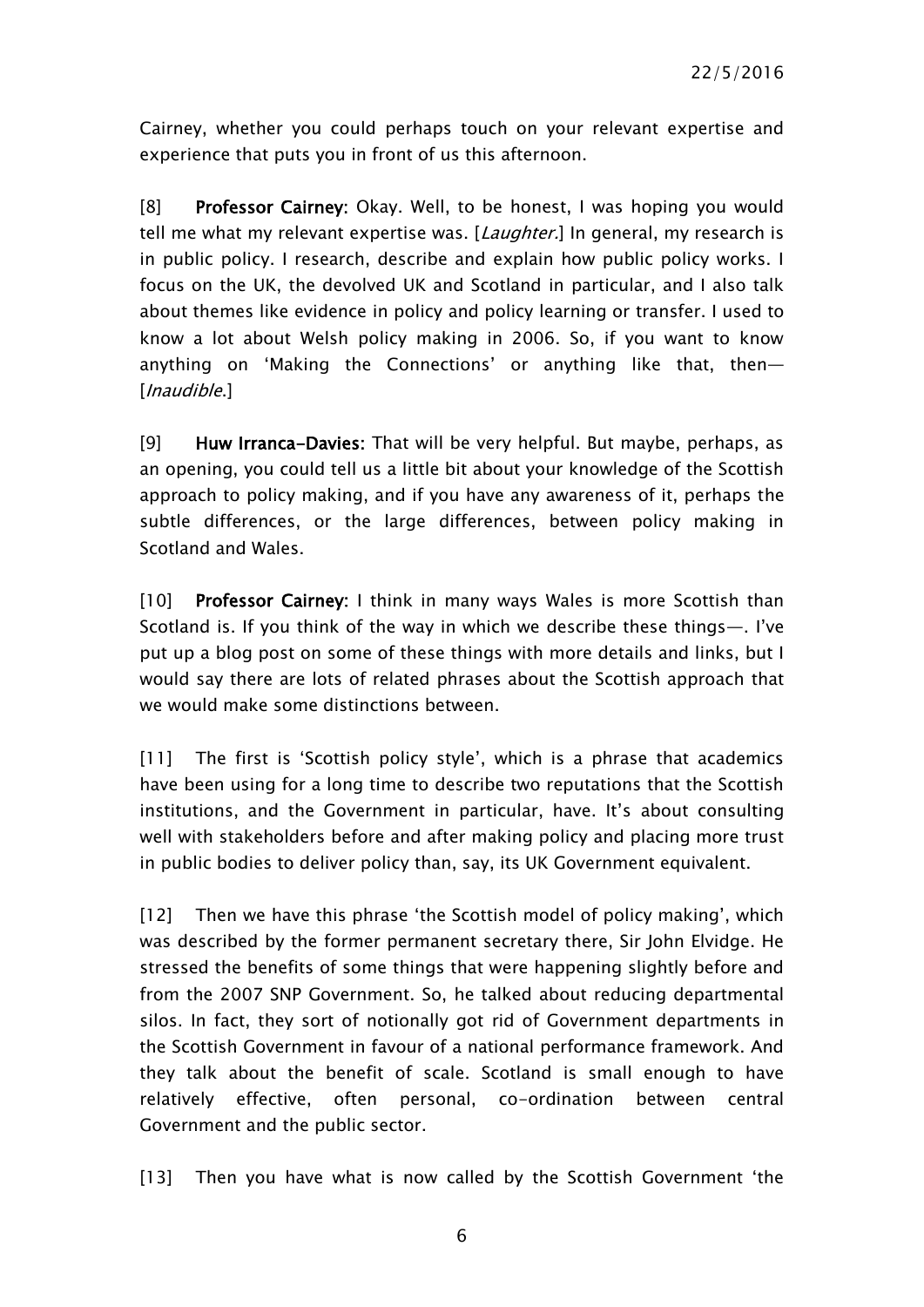22/5/2016

Scottish approach to policy making'. That would be described by the next former permanent secretary, Sir Peter Housden. That really relates to key principles about governance. I would say there are three phrases that we talk about. One is about a sort of experimental approach to using research and policy delivery that's associated with the improvement method. The second is an approach to the use of community involvement and service users in policy design, so they would use the phrase 'an assets-based approach', which I think a lot of Governments use. Then I'd focus on how central Government, public bodies and stakeholders make policy together, and so they would use that phrase 'co-production'—again, lots of Governments would use the same kind of phrases. All I would say on top of that is these are all terms that either describe reputations for policy making or aspirations for policy making. So, a part of my job is to give you this slightly sceptical assessment of the extent to which there is a Scottish approach in practice.

[14] Huw Irranca-Davies: Well, thank you Professor Cairney. That's a helpful introduction to the approach within Scotland. There are some similarities we would recognise immediately, I suspect, with policy making here in Wales. We'll explore them a little bit further. I'm going to pass over to my colleague now, Dr Dai Lloyd.

[15] **Dai Lloyd:** Diolch yn fawr, Cadeirydd. A allaf i ddiolch ichi am Chair. May I thank you for your eich tystiolaeth? Hefyd, mae yna rai evidence? Some of your articles, in o'ch erthyglau chi sydd wedi dod gerbron, felly rydym ni wedi bod yn we have been trying to study what ceisio astudio beth rydych chi'n you are an expert in. But in terms of rhagori ynddyn nhw. Ynglŷn â'r meysydd datblygu polisi, felly, a there is a different way of developing ydych chi'n credu ei bod hi'n ffordd wahanol o ddatblygu polisi os yw is smaller? Is that particular field of maint eich Llywodraeth chi'n llai? A evidence relevant to us in Wales, as ydy'r dystiolaeth honno, felly, yn compared to the situation in England, berthnasol inni yng Nghymru, i'w chyferbynnu, felly, efo'r sefyllfa yn Lloegr, yn San Steffan, lle, wrth gwrs, there is a much larger Government? mae'r adrannau i gyd yn llawer mwy So, could you just expand on what ac, wrth gwrs, mae'r Llywodraeth yn you've already said? If you think that llawer mwy? A allech chi jest Scotland's small, then Wales is even ymhelaethu ar beth rydych chi wedi smaller.ei ddweud eisoes? Os ydych chi'n

Dai Lloyd: Thank you very much, particular, have come before us and policy development, do you think policy if the size of your Government Westminster, where the departments are much larger and

7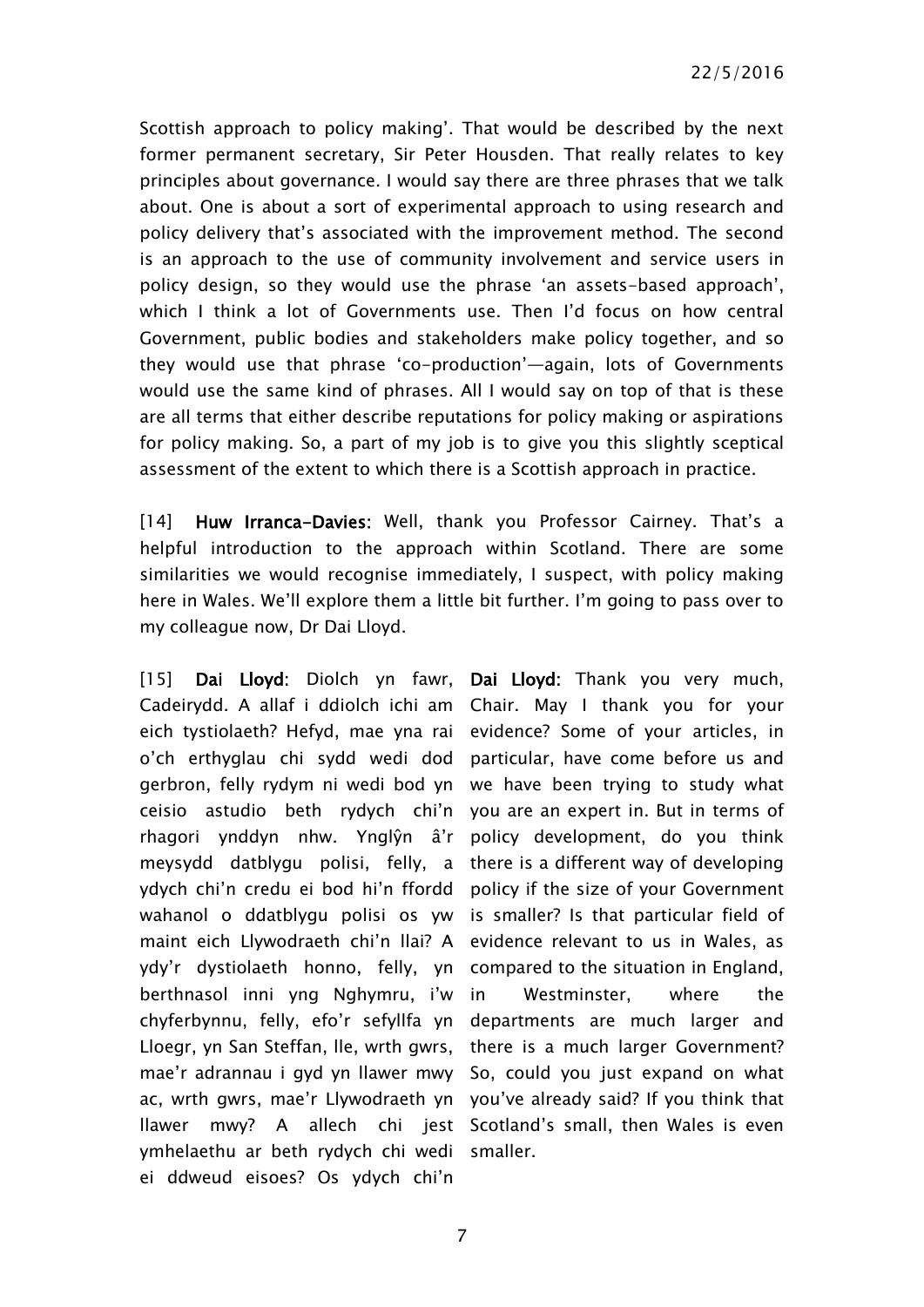credu bod yr Alban yn fach, wel mae Cymru'n llai fyth.

[16] Professor Cairney: When I would give talks on this, I would say that if you wanted to get, let's say, in a particular area, all of the relevant stakeholders together in a room, for the UK Government, you'd need a conference centre or a lecture hall. In Scotland you could often do it with a table with 20 people around. In Wales, maybe you could do it—I don't know—maybe it would be three fifths of the size of the table, something like that. So, there is this potential benefit to that scale. Instead of having to have to maintain a distance because there are so many people to speak with, you can maintain a mutually personal relationship with groups, and I think that has the potential to make a difference. The other thing, I think, that you would explain styles with is capacity. So, again, this is reputations. Often, UK Government has a reputation of essentially saying, 'We have the capacity inhouse so that we can be confident about the policies we process.' I think the Scottish and Welsh Governments would be more likely to say, 'Well, in many areas, we have low capacity and we rely on outside groups to help us make policy.' So, again, that has the potential to be a very good thing, but subject to the unintended consequences of doing that.

[17] Dai Lloyd: Diolch am hynny. Ar Dai Lloyd: Thank you for that. gefn hynny, dyna'r ffordd rydym ni'n Following on from that, that's the tueddu i lunio polisi yma yng Nghymru, gyda chefnogaeth cyrff policy in Wales, with the support of allanol, ond, wrth gwrs, fel rydych chi external bodies, but, of course, as wedi ei grybwyll eisoes, mae yna you've already mentioned, there are beryglon weithiau yn hynny. A allech certain risks in that regard chi awgrymu, efallai, pa mor bwysig ydy cysylltiadau personol, felly, yn y important interpersonal links are in broses yna o lunio a gweithredu that process of developing and polisïau? Hefyd, sut y mae osgoi y gwahanol garfannau o fewn llywodraeth, yn y gwrthbleidiau, ac o fewn y sector sydd yn helpu i lunio polisi, sut ydych chi'n atal y syniad help to put together policy, how do yma fod pobl yn mynd yn llawer mwy you prevent this idea that people cartrefol efo'i gilydd, neu'n rhy gartrefol efo'i gilydd, ac yn colli bod objectivity in policy making?yn wrthrychol, felly, wrth lunio polisi?

way that we tend to put together sometimes. Could you explain how implementing policy? And how do we avoid those different cohorts within government, in the opposition parties, and within the sector that become far too cosy and miss that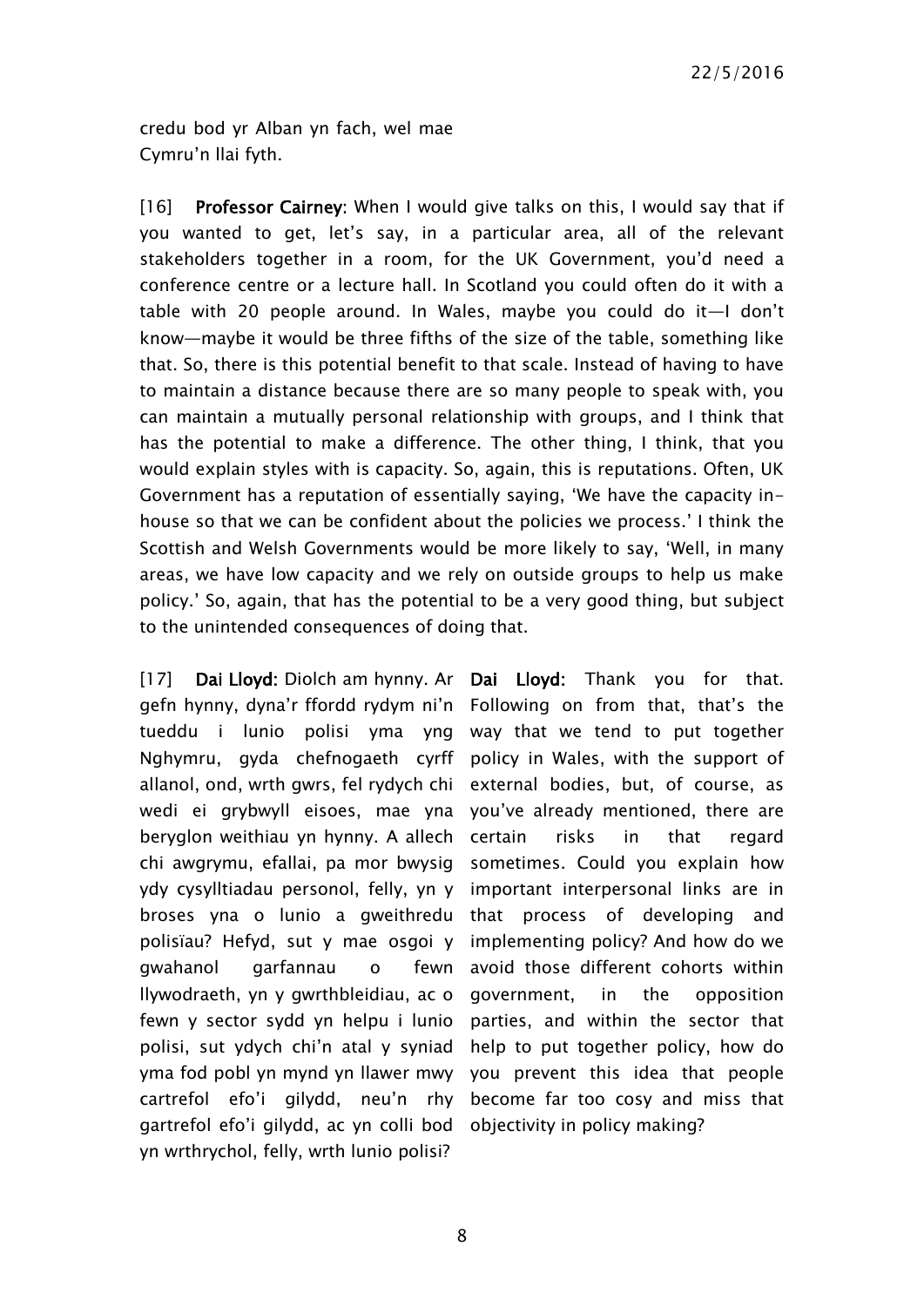[18] Professor Cairney: That's an interesting question. I think what you're trying to get a handle on is what happens when people engage regularly with each other during these policy discussions and they build up trust. I think that's how you explain relatively cosy relationships. You begin to know the people you're speaking with. You develop a sense of who they are and how much you can trust them, and if you do trust them, you tend to rely on them routinely and perhaps don't feel the need to look outside for other voices because you're quite happy with—you know, if it's not broken then you can keep going. I suppose I'm a bit more relaxed about that because usually—I think another phrase that often comes up is 'the usual suspects', you know, tend to be spoken with. I think, for the most part, they're the usual suspects because they have something to offer. So, if you want to do education policy, you speak with local authorities and teachers. If you want to do health policy, you speak with doctors and nurses and managers. It makes sense. Perhaps the biggest question is about how to get a user voice, which is a much larger, less-easy-to-grasp group, and that's not easy. I do have colleagues who do more research on things like mini-publics and citizen juries—this way of trying to get a group of people to deliberate on policies that can feed into these processes. But I've never seen a way for that kind of suggestion to become completely politically feasible because, essentially, you're talking about mini-publics, to some extent, doing the job of policy makers. The policy makers, they're normally elected, they're there to represent people, so it's hard to know what we would do with this other body giving them evidence from the public without having a sense that they're not selfselected or they're biased in a different way. So, it's tricky.

[19] Huw Irranca-Davies: Thank you, Dai. Could I ask you, Professor Cairney, do you think it's inevitable, when you have a nation and institutions of that nation of a smaller size, that there has to be more intimate engagement with, as you say, perhaps the usual suspects or the usual bodies? The corollary, I guess, is as a UK Minister, you could turn around and say, 'Look at the impossibility of bringing together all the people who are concerned in education or fisheries or the environment. We'll do something, but nothing too deep and meaningful, because practically it's hard to do.' Whereas in a country like Wales or Scotland, it's almost inevitable, and those things that Dai quite rightly raised then, because it's inevitable and just conjecture, you need to particularly guard against too cosy a relationship.

13:30

[20] Professor Cairney: Yes, I think so. I think it seems to be much more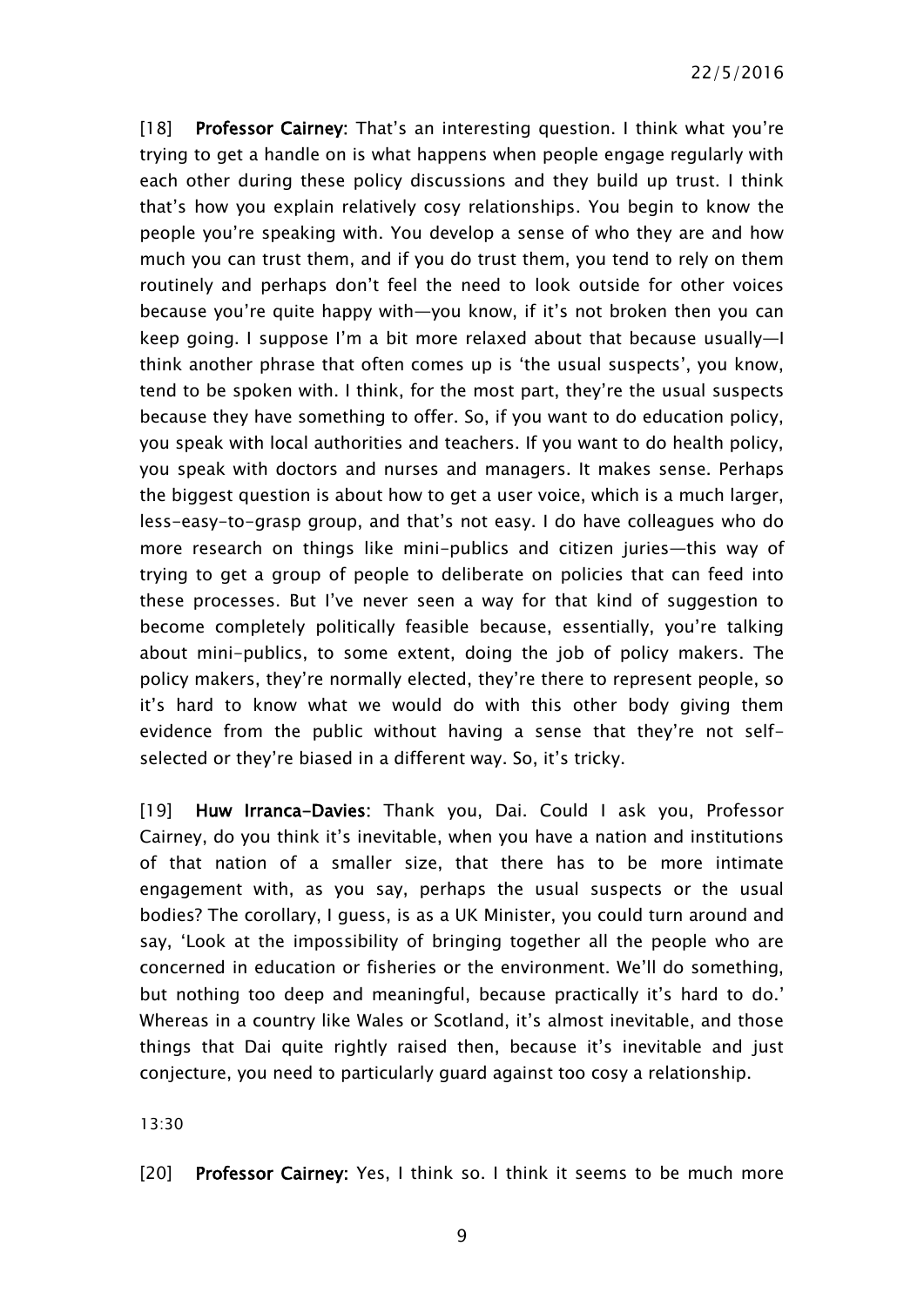likely that if you're a smaller size of Government with a certain level of resource, you would rely much more on particular groups, and those groups tend to have fairly small numbers and are fairly small sized. I remember when I was interviewing groups in Wales, it tended to be that a UK group maybe had dozens of staff, in Scotland they would have one member of staff, and in Wales they would have less than one member of staff. So, yes, you've not only got the same groups, but possibly the same people.

[21] I should say that the difference in the UK is often a bit more subtle because what I would say is you find these kinds of relationships we're talking about at a much more low level of Government in the UK but, you know, they're not—. They might not exist at the sort of ministerial or Permanent Secretary level, but you will find, within UK Government departments, the same tendency to speak to the same people because of the divides. To make their policies more manageable, they would divide them into smaller and smaller parts and, you know, they would speak to a small group. So, I would say the main difference is that, in the UK, these kinds of cosy relationships are much less visible, but they're much closer to that sort of iceberg analogy where you see the salient kinds of competitive relationships above the surface, but there's a lot of that more consensual stuff going on underneath. I think that's the Welsh difference and Scottish difference: you can see more readily these kinds of cosy relationships because they're far closer to the top.

[22] Huw Irranca-Davies: That's fascinating. Thank you very much. I'm going to pass on now to Dafydd Elis-Thomas.

[23] Lord Elis-Thomas: Diolch, Cadeirydd. I'm going to ask about the elephant that isn't in the room today—the United Kingdom—and in particular I want to ask about whether you've perceived any improvement in the understanding of devolution in UK departments that interrelate with the Scottish and Welsh Governments over the period you've been studying; or are they just as dumb as I think they are?

[24] Professor Cairney: Well, let me put that slightly more politely. [Laughter.] I would say that there's a routine reason for the UK Government to know very little about Scotland and even less about Wales, I would say, and it's to do with, I think, a couple of things. One is to do with the number of staff they devote to these issues. So, whenever I've sort of come across people from units designed to keep an eye on devolution, they've tended to be something like four people, and that is essentially the small group of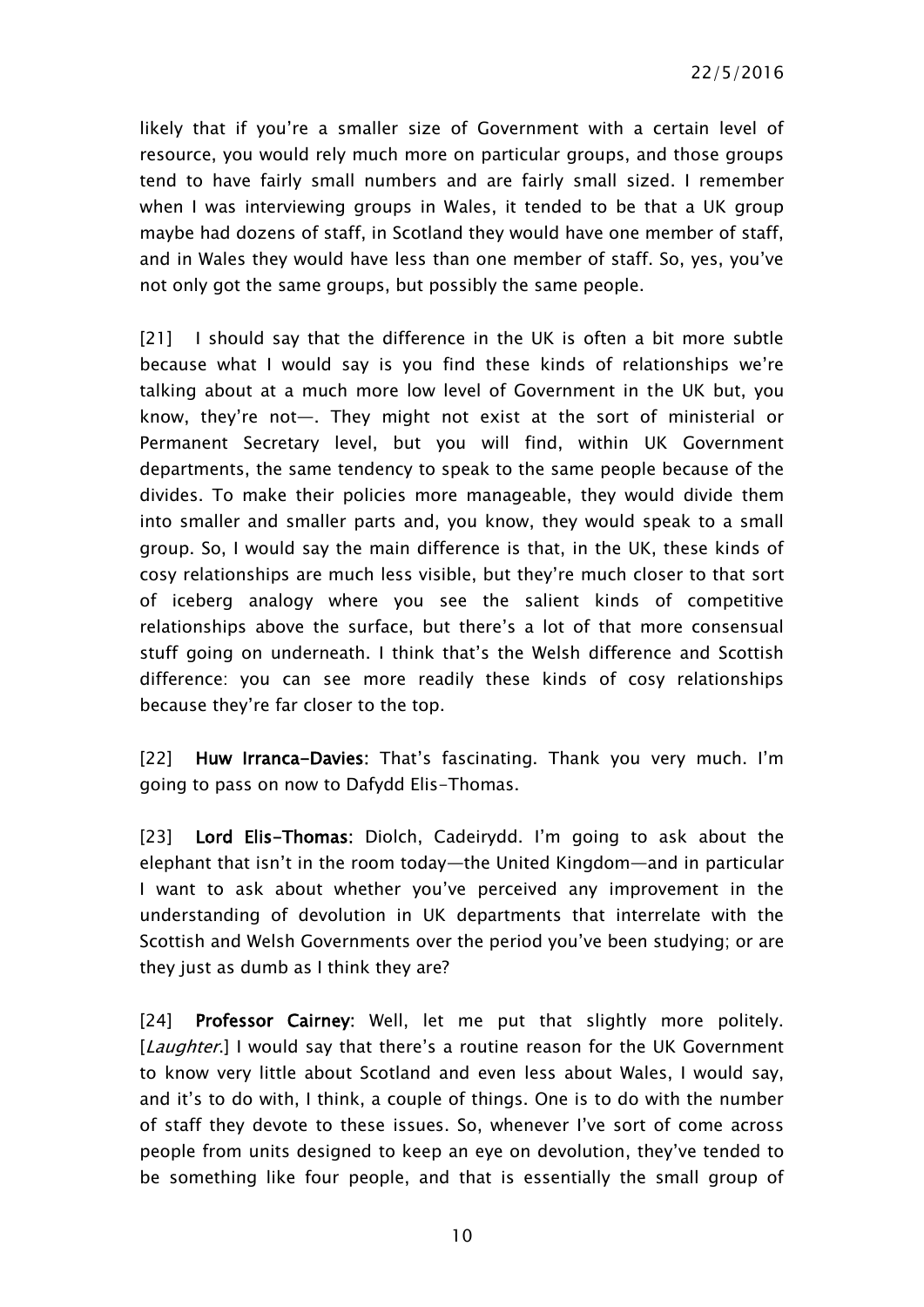people who are supposed to speak with all of the UK Government departments and the devolved territories. So, you can imagine that there are a very small number of really in-tune people within Whitehall, but they're speaking with their contemporaries who do not have that knowledge. And, in fact, I think that there'd be a sense in most Government departments that if they have a special unit for devolved contact, then they'd need not develop their own relationships—they can rely on an intermediary. That's certainly something that I would see the last time I looked. Maybe something really good has happened in the past couple of years and I've missed it, but I'm not sure. I'm not sure.

[25] There are these exceptions. As you might imagine, they tend to relate to the areas in which they have to spend more time with each other. So, I think, traditionally, the civil servants with the most knowledge of the devolved territories were working in Europeanised issues, because they routinely had to consult with other Government departments to present a line in negotiations in Europe. So, that could be one of your—. I suppose that there would be this sort of romantic hope after Brexit that, suddenly, the UK would be more interested in the devolveds, but that's a reason to think that there's a potential to go the opposite way. If it no longer has to speak with the devolved territories on its routine European involvement, then I think we're going to have to look for ways in which we'll replace that routine.

[26] Lord Elis-Thomas: That's very helpful-

[27] Professor Cairney: I should say that I've never thought that there was a sort of malevolent reason to ignore Scotland and Wales. I think it was just more of a benign neglect.

[28] Lord Elis-Thomas: Yes, well, I am particularly interested in what you've just said about the implications of the change in our relationships with the European Union. I refuse to let the word 'Brexit' sully my lips, so I won't use it. But in my experience of environmental policy, agricultural policy, common agricultural policy and common fisheries policy over the years—the kind of area I represent, it's very important to us there in north-west Wales—the need to come and develop a UK position, usually presented by the UK British Minister, but sometimes in the case of Scotland, obviously with fisheries and other matters, presented by Scottish Ministers, and in the case of Wales, I think the first example, as it happens, were cultural issues and language issues, which were presented in the Welsh language in a Council of Ministers, much to the amusement of the people who were listening in because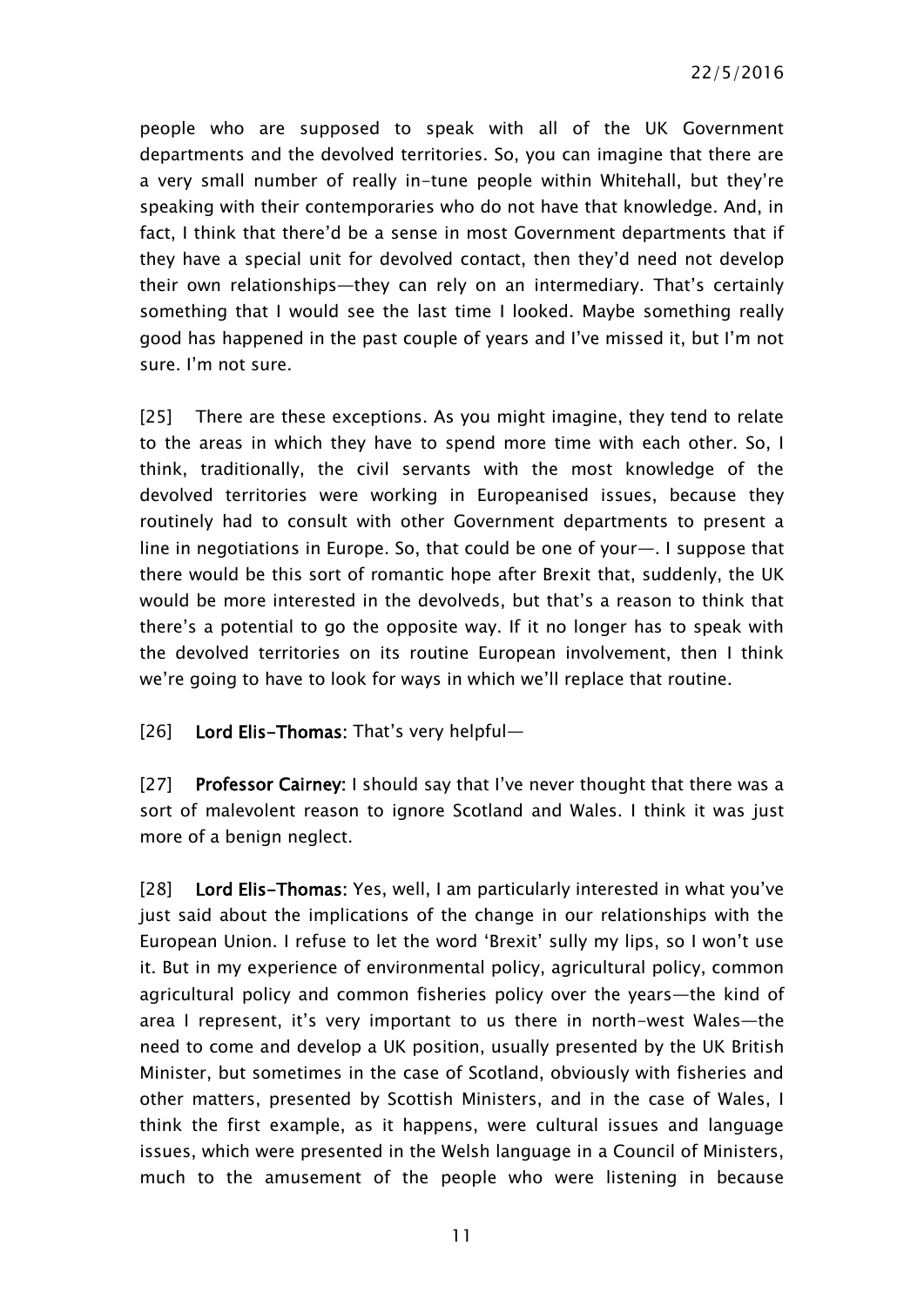suddenly the English translation booth started having to translate a Minister who was speaking Welsh. So, there are relationships of that kind that have been established. My fear is that once we've left the European dimension, the United Kingdom will seek to repatriate much of that to itself rather than hand it over to us. It may be easier in your case, but it will be particularly difficult, perhaps, for us.

[29] Professor Cairney: Well, certainly, I think those concerns have been expressed by the Scottish Government too. They were very quick off the blocks with their own paper that said, 'This is what we're looking for after Brexit.' And they essentially said, 'We want all of the powers that were Europeanised plus some extras that would make sense.' So, I think it's certainly a live issue. Particularly since—. I've never seen a time, I think, in history when the UK Government has set out why there's a division of responsibilities like the way it operated. When I'm explaining why the Scottish Parliament has the powers it has, I would say it inherited a situation in 1999 from the Scottish Office and there was never a point in Scottish history when a group got together and said, 'Right, what would make sense? What should be devolved and reserved according to the nature of the issue?' It's just been an accumulation, and in Scotland, I think, extra responsibilities have really just come from political pressure, not from a technical document. So, if we think that this is more about historical changes and the sort of power-based reasons for changes then, yes, you can think that that's what's going to happen after Brexit. This isn't going to be a sensible discussion based on cost-benefits. They're straightforward negotiations based on who is more powerful in the negotiations.

[30] Lord Elis-Thomas: The final point I want to pursue is this relates very clearly to what you've written and spoken about on multilayered policy making, clearly. You're quite right in saying that the Scottish Parliament became the Secretary of State in democratic clothing. The same thing happened to a lesser extent here because the nature of devolution varied between the various nations and regions of the UK. So, the question now is: how can we pursue a rational way of multilayered policy making short of being able to have a proper federation where these matters would be clearly delineated? I of course understand that my colleagues in the Scottish National Party of long standing don't want a federation because they're well ahead on another trajectory, but it would seem to me that we have failed in the past to adapt to the United Kingdom those federal principles that seem to me to work very effectively in states—like in the Commonwealth, like Canada, particularly, and also on mainland Europe—that have grappled with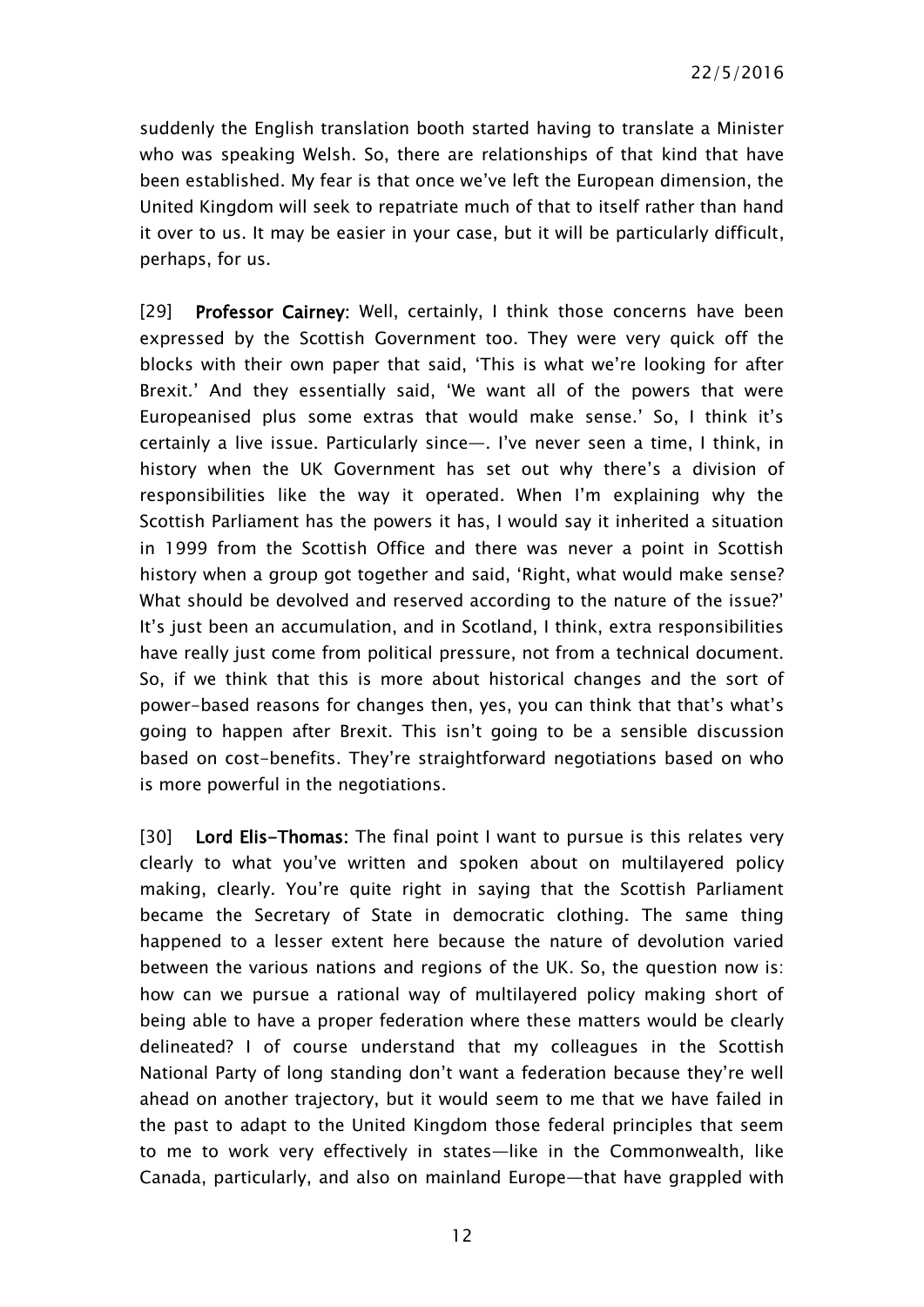these issues.

[31] Professor Cairney: I'm not sure. I suppose the interesting thing for me is the most Europeanised issues are agriculture and fish and environment, and I think in a lot of ways it makes sense to have the scale of policy making as large as possible in those areas, because you're talking about food security and enough production for a population, and you're talking about things like climate change that are global, not local. So, I think if we're looking for fairly rational ways to do it, there is a reason to have it at the UK scale, and there's also a reason to have it as locally as possible, because it really comes down to, I guess, which level of Government would be best at delivering on an objective. I think that's something that even the European Union has been wrestling with. There are all those issues that we think we need to plan for at a completely European level, but they increasingly recognise that it might be national and subnational territories that are best placed to fulfil those objectives, because you need something else apart from planning. For example, you need a sense of nationality and social solidarity to get populations to agree to the implications of these strategies.

[32] So, I'd imagine, if it's anything like UK policy, from as long as I can remember, there will be a major fudge on these issues. There will be a notion of a shared-powers model where, overall, there are UK objectives in these areas—[*Inaudible*]—ability to deliver and achieve them.

[33] Lord Elis-Thomas: Just one very final one again: in our geopolitical location, clearly, what the Irish are up to, north and south, is equally important, and it's very important for us, I think, to have some relationship with Northern Ireland and with the republic in order to ensure—. And, clearly, hopefully, the cultural links that we have with minority languages throughout Europe, from the Bretons and the Basques, and the Catalans, who, obviously, don't have a minority language—they're a huge language—but those relationships will need to be retained as well in another forum, and we need to be looking at these things. So, the multilayered policy making is something that I'm very interested in, and I will pursue you further in another forum, perhaps, on these matters. Thank you.

[34] Huw Irranca-Davies: Thank you, Dafydd. David Melding.

[35] David Melding: Professor Cairney, can I just follow this point about how we deal with shared governance? You said that the devolution settlement, if we can use that rather complete and rational word to describe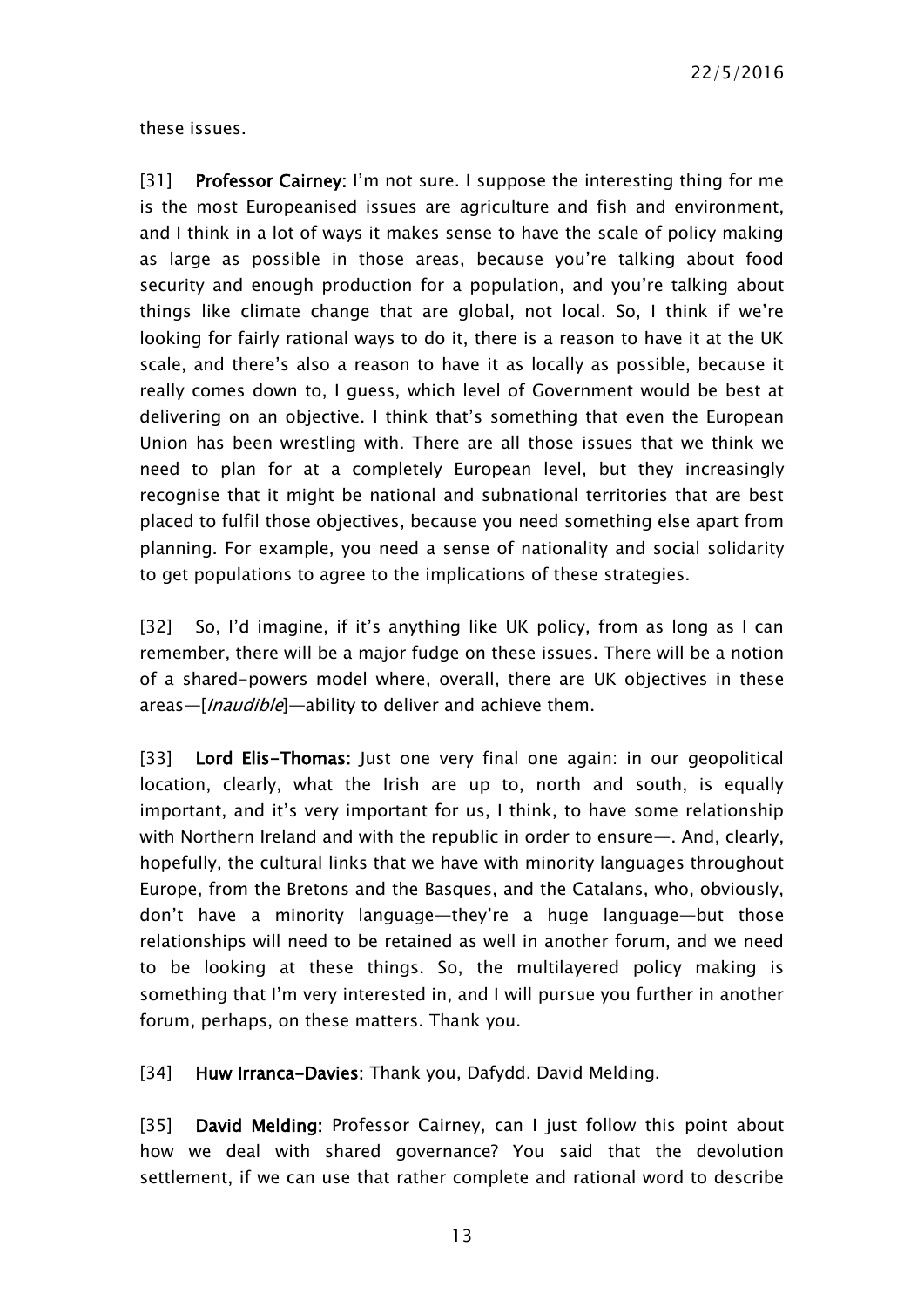our constitutional situation, was really determined by very historical factors rather than a great moment when founding fathers—when we talk about old constitutions, they'd be mothers and fathers now—meet together and agree a constitution. And if it was federal, then the classic one would be, 'Well, what's devolved, what's retained and what powers are shared?' And you quite rightly said that environmental and agricultural and fishery policy has been at a European level, but I think probably could reasonably be described as shared power making, even though the central pillars of the policies were made at a European level. And now we face the probable need to have a UK version of that sort of structure, but we don't seem to have the architecture to allow it, because we need shared governance but we don't have shared governance institutions, unless you think the Council of Ministers is already acting in that vein. I don't know if Carwyn Jones's—the First Minister suggestion that the Council of Ministers—sorry, the Joint Ministerial Council—become a council of Ministers to deal with shared power making has made any impact in Scotland, but it does seem to me he's got a point that that is, kind of, the shift you would need if we're going to have proper shared governance.

#### 13:45

[36] Professor Cairney: It's been a while since I looked, but my impression of the JMC has generally been that it was set up as a way to be a potential route for dispute resolution between Governments. So, I think, when they were setting up these mechanisms, they anticipated more need for a formal dispute resolution, and found that, really, the UK and devolved Governments were far more inclined, for whatever reason, to deal with things informally. And, you know, if you compare it with, say, federal Governments with constitutions, there's nothing like the recourse to the law to formal procedures.

[37] So, I think, to my mind, the effort required to shift it from that unused dispute body to becoming a meaningful, decision-making body—I think it would be so large that it might be that you're better off just having a differently named body, newly constituted with a different remit. Because I think there's always a danger with bodies that already exist, with their own written-down rules, and informal rules, that they would still continue with rules that were not suitable for current purposes.

[38] So, I mean, it might be that—this is the way I describe Brexit for people who don't like it much—there's potentially this opportunity of seeing

14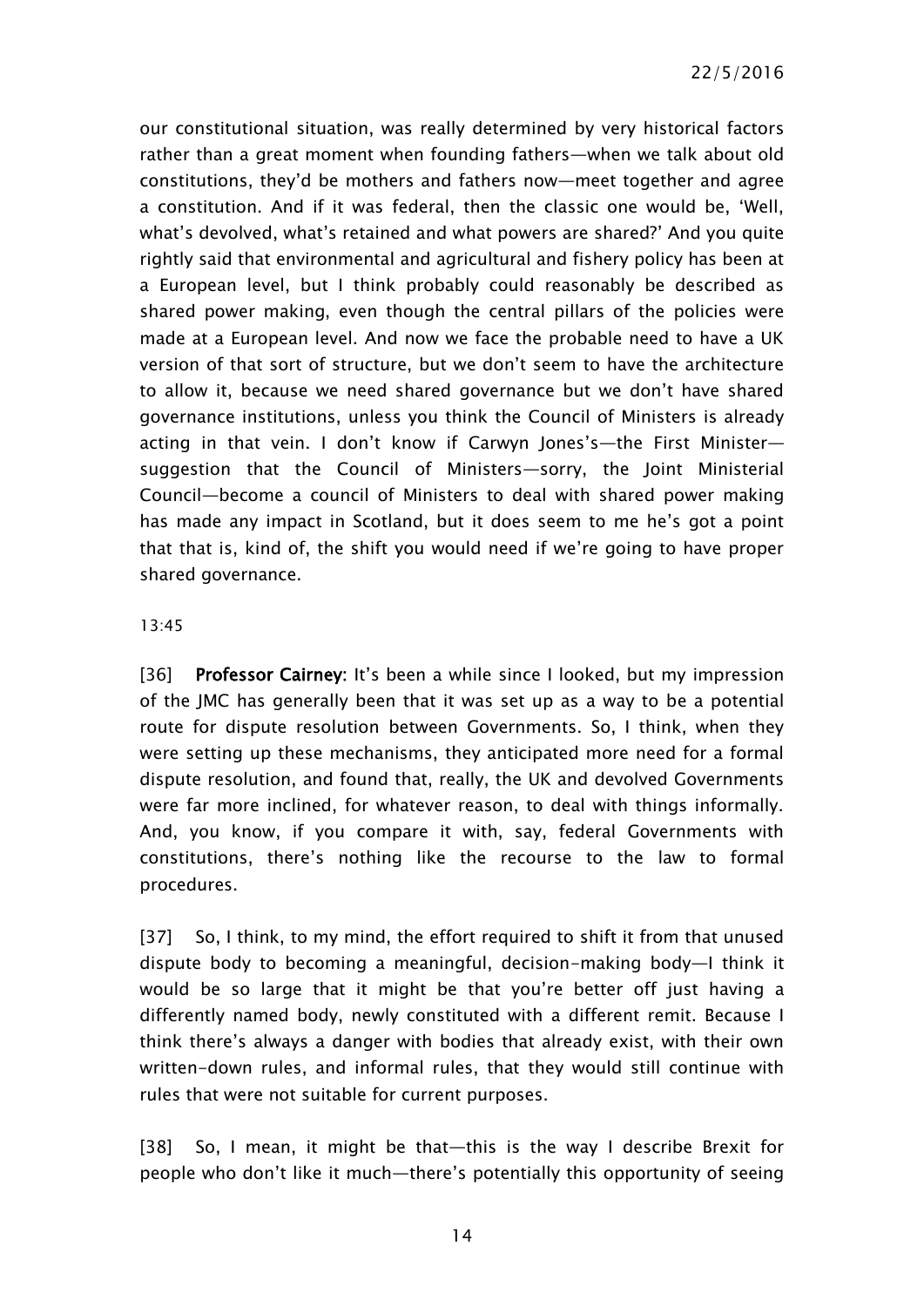it as an event to make us think about the extent to which the mechanisms we have just now are adequate or not, and if they're not, to design new institutions from scratch. Because it just doesn't happen very often—you know, it's probably the best thing that could come out of these arrangements.

[39] David Melding: I don't disagree with you, in terms of whether you could see the JMC evolve, but if we take your point that, if there is going to be shared governance—and, frankly, it seems to me that that principle is one that's very important, if you're to see the United Kingdom survive as a coherent state, anyway; I mean, I suppose it could survive in the sort of manner that Belgium survives as a state—but, you know, in terms of having very logical apportion of functions and effective co-operation, where they need to co-operate between the Governments within the state, if we create a new mechanism, it's very likely to cover environmental policy, farming, fisheries, regional aid, and there's a very strong argument that some macroeconomic things at least should get discussed in some way, and, you know, the wider economic goals of the state, which have to be done on the single market, or internal market, on the UK basis. And I just wonder—because I think the Welsh Government want that—but I'd like to get a feeling of, you know, whether the Scottish Government are in that game, or, frankly, are they fairly cool towards it? Because they have a different vision, let's face it, and it's one of preparing for independence, ultimately.

[40] Professor Cairney: I'd imagine the current Scottish Government, led by the SNP, is much more interested in using Brexit as a way to reinforce its independent powers from the UK. So, I think, certainly, perhaps at some point, it would be engaged in a shared decision-making discussion, but it wouldn't be at the top of its agenda for some time, I think. Things might be different if there's a second Scottish referendum and we have some kind of certainty, where you know it's either independence or it's long-term UK, so there's much more of a public driver for those kind of discussions. I think, until then, it's hard to see—even the UK Government, with the Scottish Government, it's going to be hard to see them, at least in public, going into the details of these arrangements, just because they have to, in public, maintain these party-political positions; it makes discussion of negotiation difficult.

[41] So, I mean, maybe in the short term this could be—the machinery of the JMC could be the thing that helps here, because that's much more of a civil-servant based, informal set of relationships, where we can discuss what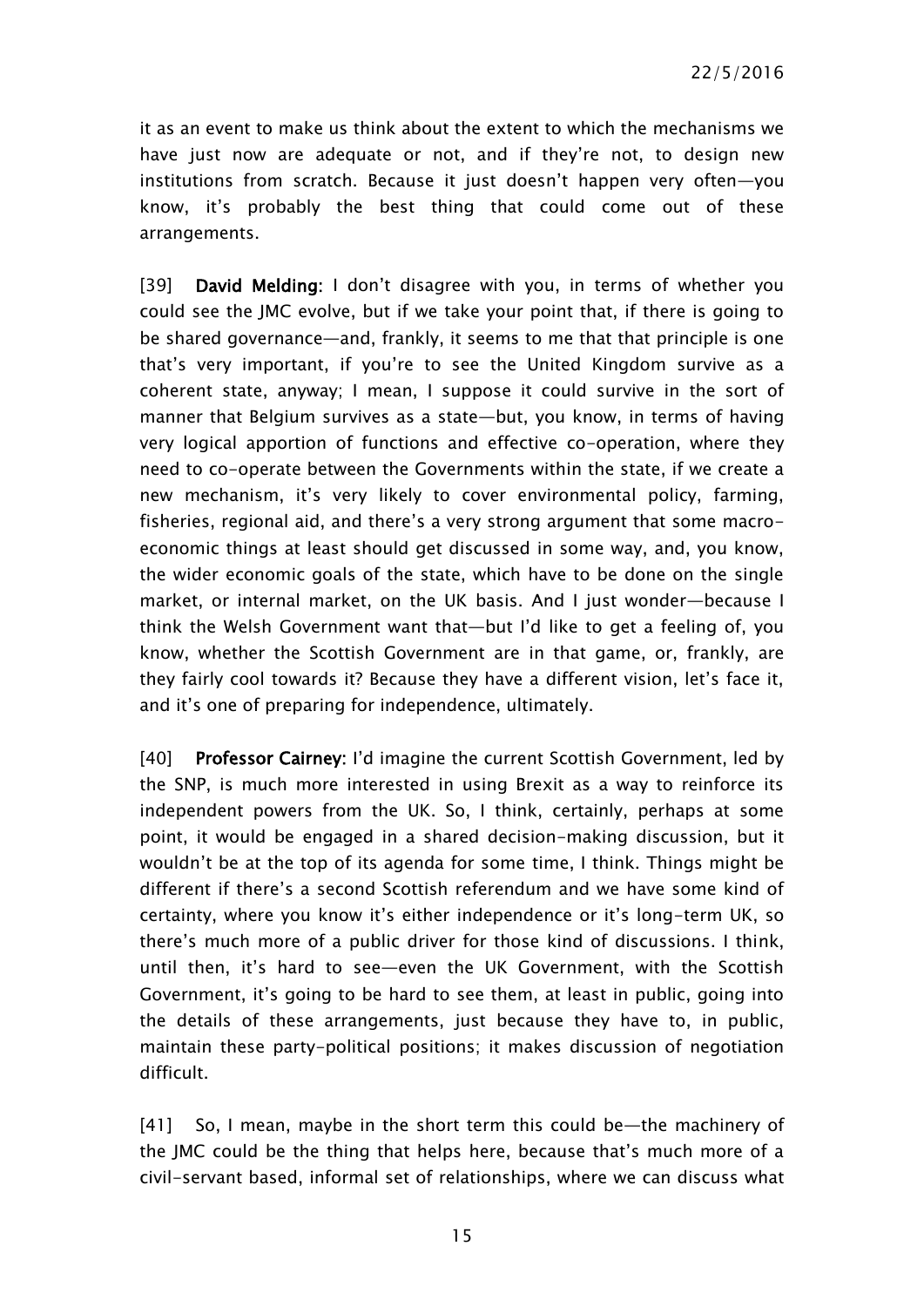kind of arrangements, in the short term—you know, behind closed doors. It's not great for transparency and accountability, those sorts of arrangements, but they're probably the most pragmatic we can expect for the next few years.

[42] David Melding: Before a second referendum, it's difficult to see an SNP Scottish Government investing in common or shared governance arrangements. Is that your view, ultimately?

[43] **Professor Cairney:** I think so. There is a tricky balancing act here because we're kind of straying on to the party political here, but I think the story the SNP will tell is about being disadvantaged by decisions made by the UK Government—so, pulled out of Europe against Scotland's will, and that sort of thing. But at the same time, there's another part of that story, which is that, throughout this whole time, we've been completely reasonable and tried to co-operate with the UK Government to get us out of the mess that they've made. So, I think it's that part of the story that would help them engage with the UK Government—in a sense if they can maintain this story that the Scottish are being the bigger people here. So, that would fit in very well with our sense that we are the part of the country doing the right thing and being above politics—that sort of thing. So, maybe along those lines, there would be some scope.

[44] David Melding: Thank you very much. I wonder if I can just take you back to this question of what devolution makes possible. In the 1990s—I think that students have looked at more federal models, or explicitly federal models, but also decentralised models around the world, and, you know, there's been a shift since the 1980s to more decentralised forms of governance—. One of the great things that was often stated is that you create all these laboratories for policy-making experimentation, and then you can see what works, you all get together—you know, rational political actors—and then apply what works. And you observe—and other witnesses have confirmed this, I have to say—there's very little of that that's happened in the UK. My question is: does that make the UK very odd, or are we kidding ourselves, in that this type of culture is actually very visible in foreign decentralised and federal states?

[45] Professor Cairney: I don't think it's too odd. I think it's fairly predictable, because if you look at the literature about who learns from who, it tends to be built on a sense of similarity and closeness. So, you learn from the countries or regions that you think share your characteristics and share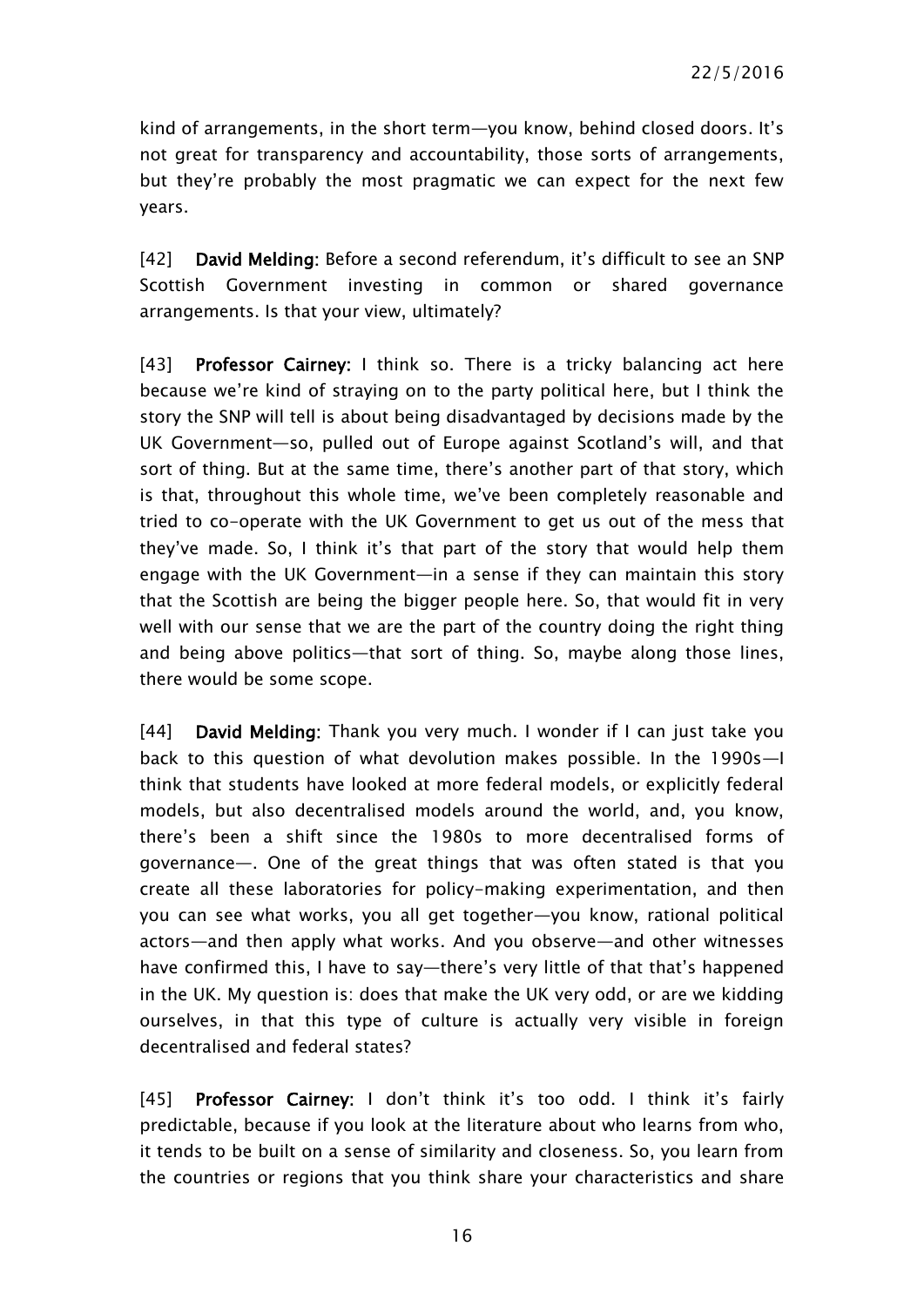your problems. So, it would make sense for the UK Government to not routinely try and learn from the devolveds, because it would see a much more useful comparison in foreign larger territories—so, territories in the EU of similar size, like France and Germany, and it would look to the US. US states tend to be a regular source of inspiration for policy. It would often see Scotland and Wales as places that saw the world in a different way, and were doing things on a far smaller scale. So, it makes sense for the UK not to learn.

[46] I suppose it's a bit more surprising that Scotland and Wales don't routinely interact and learn from each other, because they are of a fairly similar size, and at least for the first eight years of devolution, they had the same party in Government leading them. But there's so few examples of that happening. In some cases, they even decided to do the opposite of each other. There were a number of cases from the early years, on things like prescription charging—Scottish and Welsh Labour took different approaches and there was never really a sense that they had the same priorities. You could say that was partly because Labour were always in coalition with the Liberal Democrats. Maybe that made a difference for a little while. It left you with a small number of policies in which there was notional learning.

[47] I think one thing that Scotland took from Wales was the children's commissioner, and that was the Scottish Parliament learning from Wales, so that was unusual. I think that was to do with the initial honeymoon period of devolution where parliaments and committees thought they were policymaking bodies. Then you had things like the ban on smoking in public places where eventually all four governments went for the same thing. In that case, there was some link between Wales and Scotland there, but the UK also, then, had the same arrangements. In the small number of cases where we're talking about learning, occasionally the UK joined in. I think both countries have also sometimes learnt from the same places. So, Finland is often one of these countries that has a reputation for doing things very well in certain areas. So, I think Wales and Scotland—both governments—have tried to learn with things like mobile heart-monitoring units and that sort of thing to do with a similar landscape and a similar focus on prevention.

[48] David Melding: I think that's interesting, but I wonder how distinctive that would have been from the old Welsh and Scottish offices when they were applying, say, public health campaigns. I remember we had a big one on improving cardiac health in the 1980s, which was hugely successful but again had been, basically—well, it led the way, on a European level, to some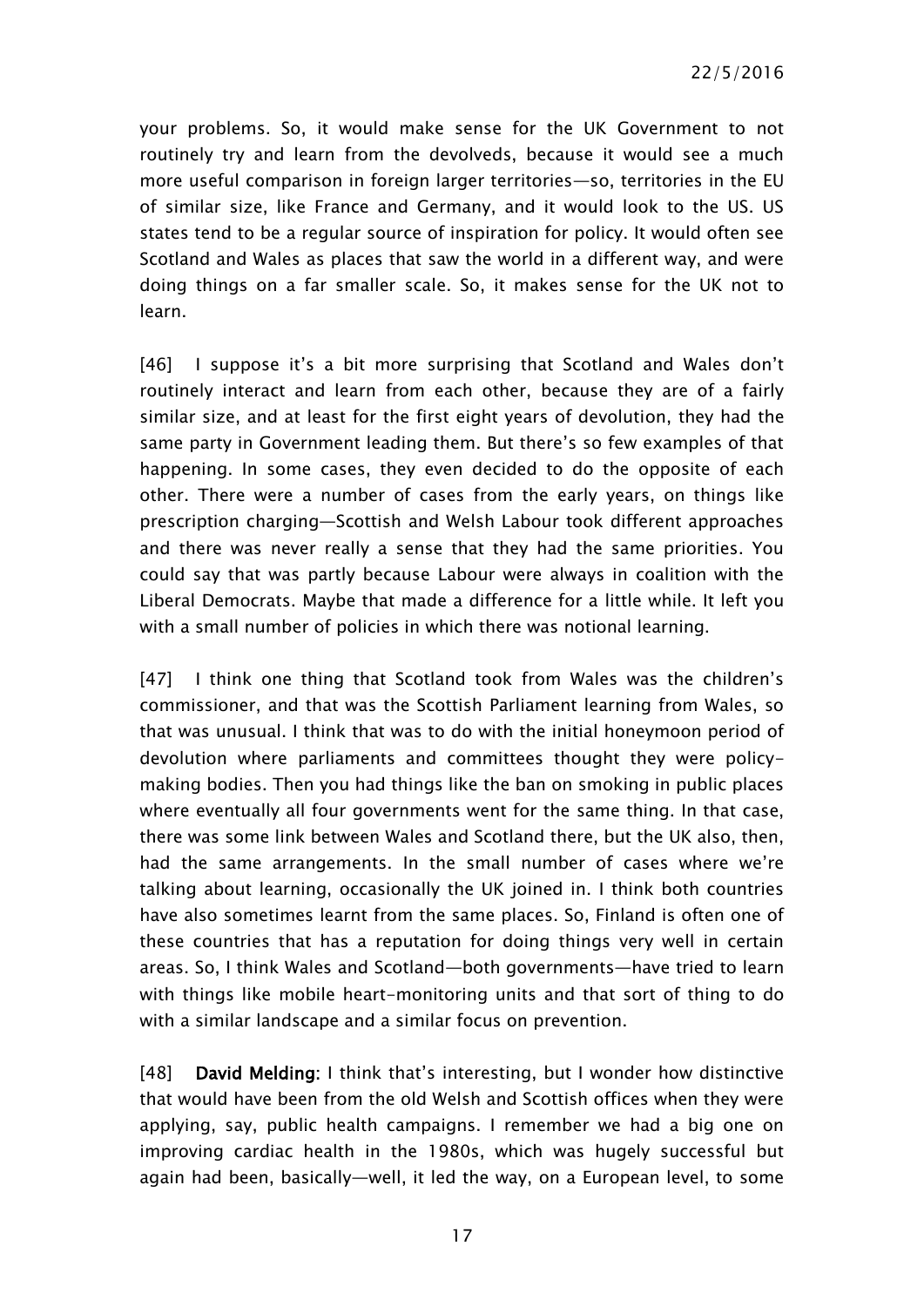extent, but had also been inspired by good-practice examples elsewhere. Within the British state, then, do you see anything changing if the model of devolution to super-municipal entities in England continues? Is that going to create this sort of ideal, quasi-federal laboratory?

[49] Professor Cairney: Not especially. Perhaps in some areas. I think this comes down to the extent to which evidence is the primary driver for this kind of learning and the types of evidence people use. I was saying that there's always going to be a driver for healthcare-related learning across the UK, because there's a very similar professional idea about how you do evidence in this field and how you share it. There are increasingly centralised repositories for evidence on the effect of health interventions. So, I think there will always be that form of learning that takes place.

[50] I think it will be less so in areas in which there's a different idea about learning and a different attitude to evidence. So, I think if you've got areas like social work or education, these tend to be areas in which there's much more of a focus—say, in social work—on an individual relationship between a professional and a service user. Individuals tell stories to each other about their experiences. There's not a national co-ordinated campaign to share practices on that level. It would be similar with education, plus the complication, particularly if you're looking at Welsh, English and Scottish education, that their systems are sufficiently different now for you to struggle to know what the lessons would be. Particularly in Scotland—. I don't know what you would learn from Scotland about, you know, its attainment—you have very different qualifications—or if you can really learn much from the idea that in Scotland you do less compulsory education and an extra year at higher education. The starting point for learning is fairly low. So, I think it would be driven much more by the type of issue than the administrative arrangements that would take place.

14:00

[51] David Melding: It strikes me that you're highly sceptical that devolution is really a way, or a source, of reaching greater innovation and better practice—that that's perhaps not really what we should be aiming to get. If we want it, we have to secure it within our own political system and responsibilities and it's a bit of a will-o'-the-wisp to go chasing after these networks that bank best practice and illustrate the way forward in tricky areas. You feel that the particularities of each home nation, then, even in a fairly tight geographical space like the UK, don't lend themselves to that type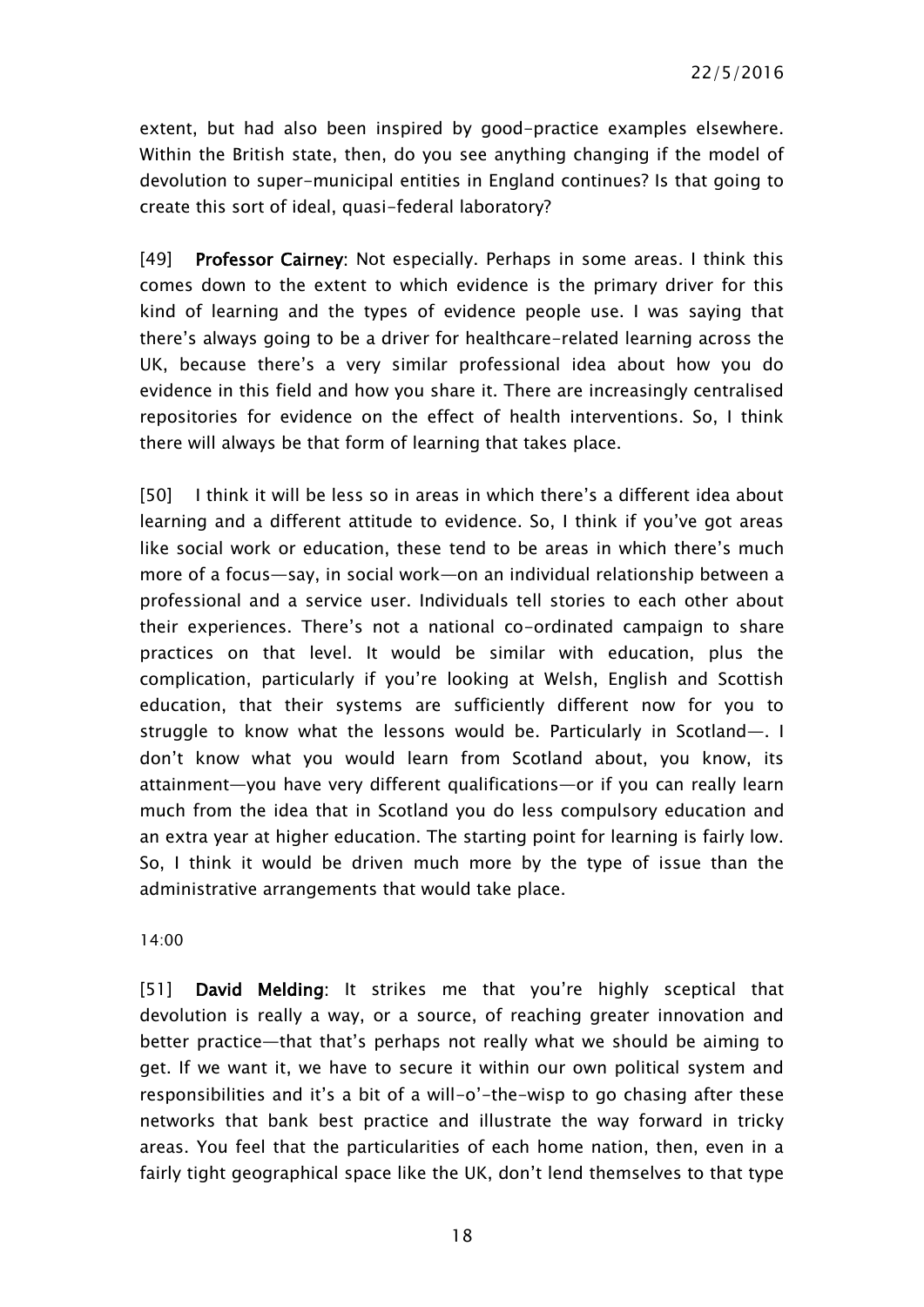22/5/2016

of shared learning.

[52] Professor Cairney: I think part of the problem here is that, because I'm sceptical about everything, it's my job to respond to anything sceptically. Now, if you ask me that question, I'll find problems with that approach too. I would say that this idea of learning from within is certainly, I think, a feature of Scottish Government now. I think, often, that the Scottish Government will tell the story about innovation within Scotland, particularly at a local level. So, the idea, for example, with the improvement method is that you train lots of people at a sub-national level in a particular way of doing policy and evaluating it. Then they get together in conference centres or other forums and they share experience and then they see who's innovating at that level. I think you could see—. This is probably happening in Welsh Government just under a different name already. But you can see there's scope for innovation and learning at a level in which the starting point is the same: the same central government and, broadly, the same powers across particular areas. So, you can be more confident that the lessons are comparable.

[53] But part of the reason why I would also be sceptical about this is because what a lot of these kinds of approaches tend to find is that you have pockets of best practice in certain parts of the country and, often, those pockets rely on key individuals. The thing we learn routinely is that this project works brilliantly in this area because of the really enthusiastic, committed and skilled individual really driving through co-ordination with networks. So, then you say 'Well, how can we learn from that and transfer it? It's very difficult to do, because if you take away that person or that reason or the impetus, then it becomes difficult. So, I think those kinds of questions about learning from each other are there whatever scale you use.

[54] I should say I shouldn't be so critical about this, because I'm spending—maybe we can speak about this in four years—the next four or five years studying learning and transfer across Europe. If you got me on a different day, I'd be much more optimistic about the chances of that. [Laughter.]

[55] David Melding: Thank you very much.

[56] Huw Irranca-Davies: Thank you. I'm glad about that, because otherwise your next few years are going to be—you're going to be banging your head against the wall. So, retain some optimism, please. I'm going to pass you on to my colleague now, Nathan Gill.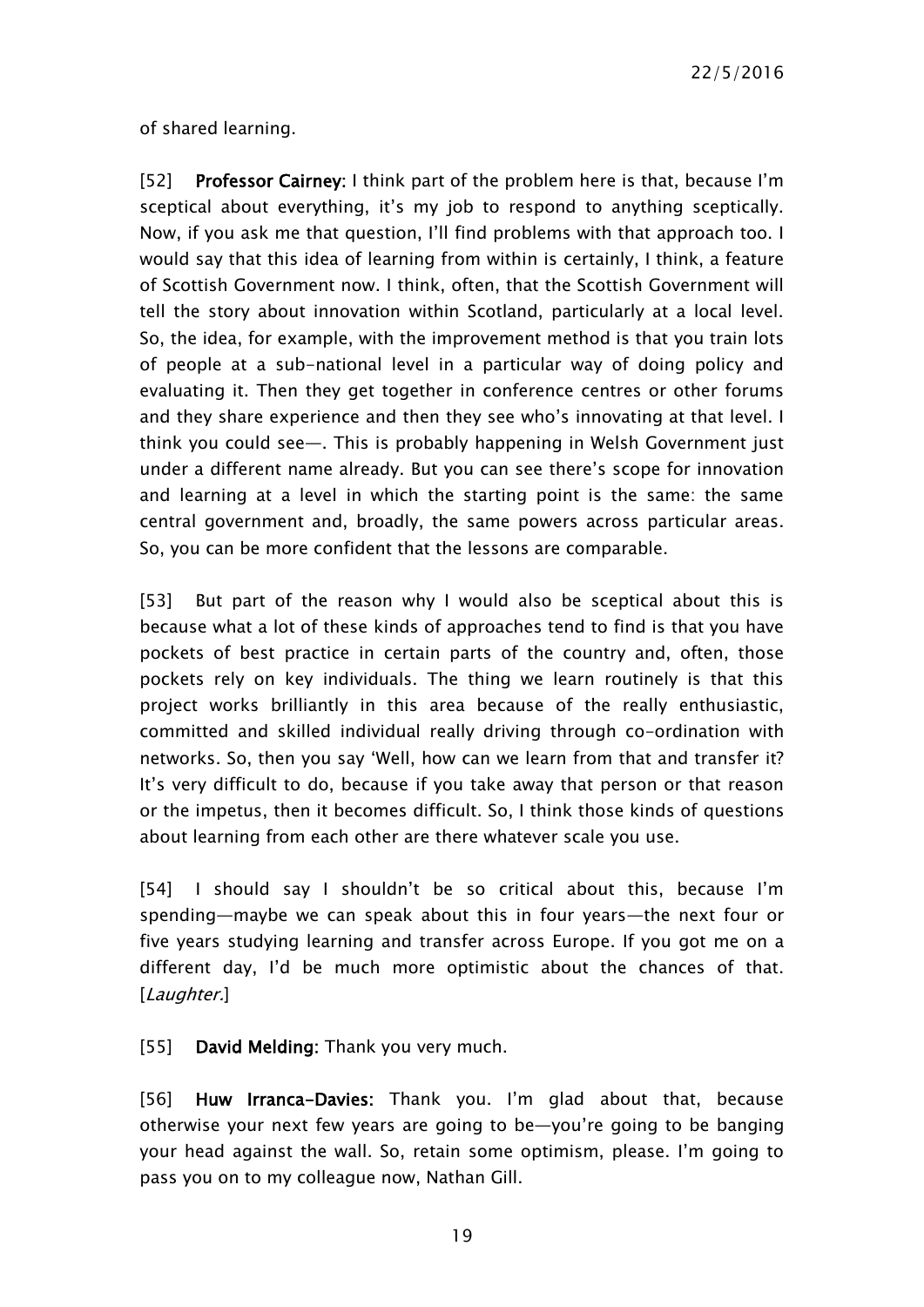22/5/2016

[57] Nathan Gill: Thank you, Chair. Looking at the next few years, we're definitely going to be facing a lot of challenges and I think a lot of political parties, and certainly the First Minister here in Wales, have talked about the need for constitutional conventions, a way of framing the future for, possibly, creating a single market, because as you've already discussed, we're going to be getting some areas back that are devolved that may not necessarily work on a nation-by-nation basis. I just wondered how much you thought that Brexit would act as a catalyst for creating, perhaps, a uniquely British way of looking at this, or whether you thought that we're better off looking for maybe an off-the-shelf kind of solution, maybe looking at Australia or Switzerland or somewhere like that.

[58] Professor Cairney: That's a good question. I suppose, being an academic, I should say the more research governments do about this the better, but I suppose the question is how much, though, they'll use it, because governments, however much they import these ideas, do tend to have to adopt them to existing practices. So, when you talk about learning from other countries, there's a spectrum from completely off the shelf, which I think is quite rare, to some kind of inspiration for a certain way of doing things. It's probably closer to that inspiration end that would be most likely. I certainly think that this impetus from Brexit—. I'm in two minds about this, but you might think that if it's so high in people's minds, and there's a notional point by which it happens, that it prompts people to come up with new arrangements in a much more concentrated period of time than you would normally have. The only reason I'm not sure about this is: the vote to leave the European Union was clearly an event on a particular day, but it's still too difficult to know what the actual Brexit will look like. It's not an event, is it? I mean, there will be a Bill passed—the great repeal Bill; fair enough—but I guess it's possible that the transition is so long that there is no equivalent point at which you switch from one set of arrangements to another. So, I suppose that's my concern. It's hard to even envisage what that transition will look like, and how long it will take, and how you'll know when it's happened. It's really difficult to know when you would take something off the shelf and use it.

[59] Nathan Gill: Okay. That's very interesting, thank you. You mention, as well, that you felt that there was a small number of people who are in tune about devolution in Whitehall. I mean, obviously, do you feel that there's a need now for that small number to become larger, and if so, how can we go about increasing that knowledge for people working with Ministers here in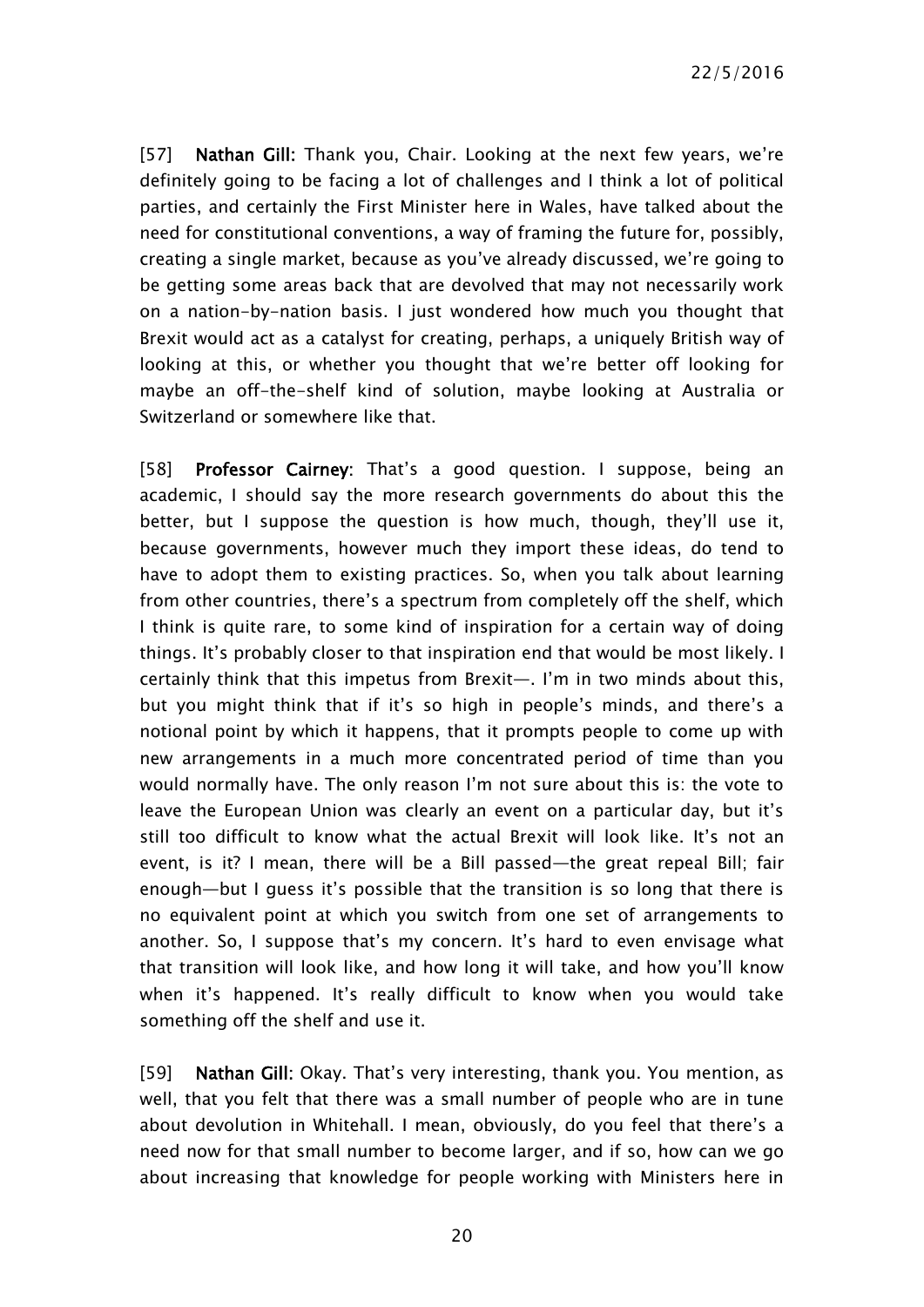the Welsh Government in Whitehall?

[60] Professor Cairney: I think, realistically, it would require some degree of necessity. So, there has to be a reason to routinely speak with each other, otherwise—. You know, particularly with the Scottish Government, I think there are some areas in which the Scottish Government essentially says, 'We want to do our own thing in these areas' and the UK Government is often fairly content to let them do it, and if that happens, then there's no real routine need to speak with each other. You rely on, maybe, a smaller number of interested individuals who take more seriously that sort of researchminded focus on what we're doing and how we learn from each other. I think that would always be a small number of people. For that sort of routine, you would have to have a sense that there are shared aims and maybe there's a shared set of rules about what they're trying to do and how they do it that would necessitate this regular interaction. Because I think there's a difference between not having to do something and occasionally getting involved, and something else, which is: you have to get involved with each other routinely as part of our shared commitment. I think it's the latter that would be the only guarantee that there will be routine relationships. But it's hard to know how you would design that, what it would look like, and all that sort of thing. You would just know that, simply by habit alone, you're relying on a sort of routine, habitual relationship between Governments for that to happen, rather than thinking that people will, off their own bat, get involved with each other routinely.

[61] Nathan Gill: That's very interesting, thank you. Just looking at the way that policy making occurs, I just wondered how successful you thought stakeholders were in actually influencing policy?

[62] Professor Cairney: Okay. So, again, I think the reputation, when you compare Scotland and Wales [*Inaudible*.] is that stakeholders will have much more success in the devolved Governments, because there are fewer layers, fewer obstacles to speaking to the most important people. But, as I said before, I think, in the UK, you'll just find that stakeholders have access at lower levels of Government, and that feeds in. In both cases—and this is the kind of reason to remain sceptical at all times—I think, when you set up a political system as relatively consensual, it give the impression that, simply by talking with each other, we can resolve major differences, beliefs, and interests. I think that's a danger, because often the existence of regular interaction is used to justify decisions. You know, 'We spoke with everyone, and we got their views and we made a hard choice, so everyone should be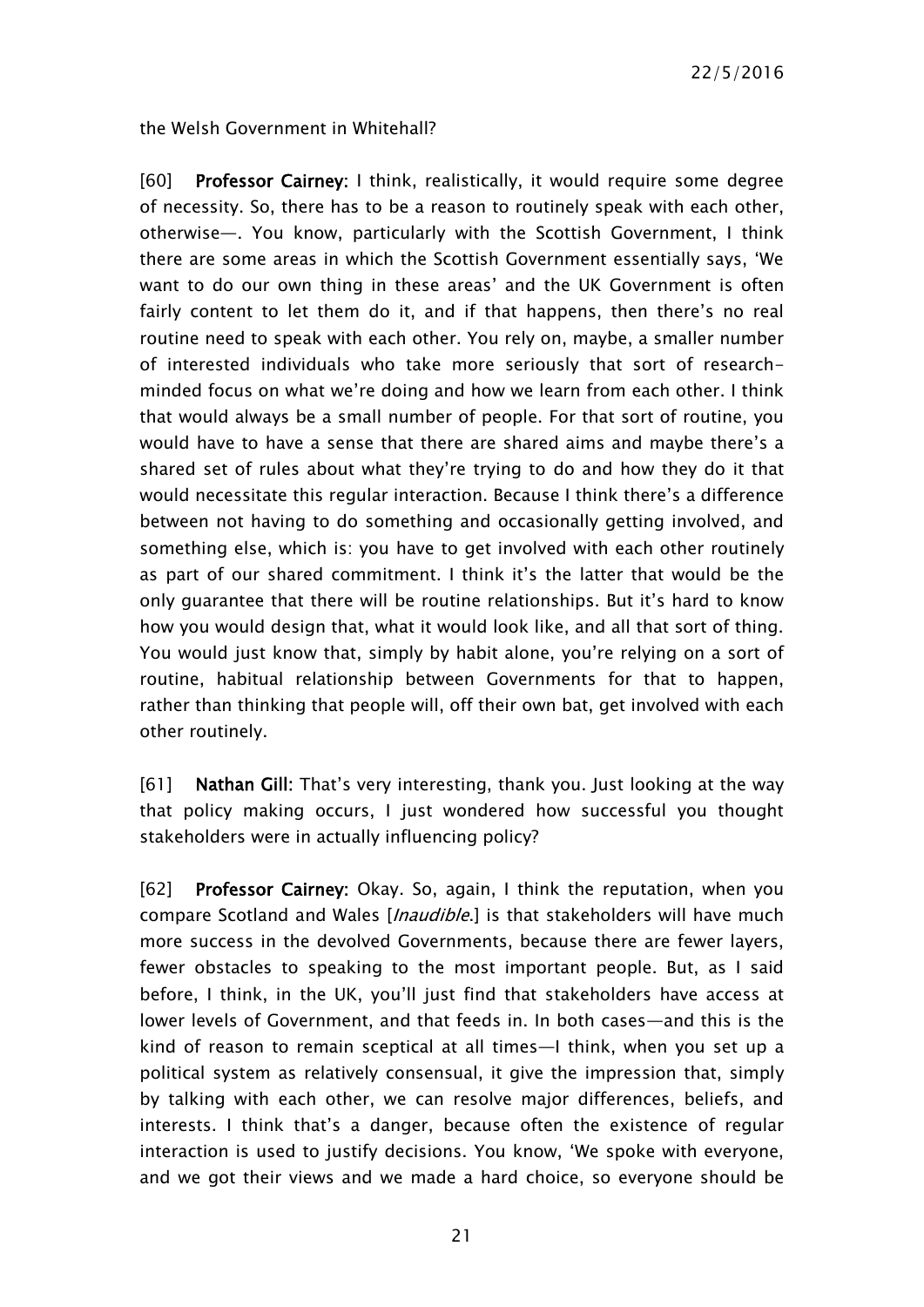happy'. I think, with the UK image, you at least get a sense that they're making decisions that benefit some, and other people lose out, and you can hold parties to account for their choices. I think, in a Scottish and Welsh context, it's too easy to think, 'Right, well this is a collective national will for these things', which is nonsense, isn't it? I mean, it's not really what politics is about.

[63] So, I would say—and this is a long way round to saying—that some stakeholders will routinely do well out of any system, and some will routinely do badly, and that's largely to do with the beliefs of the political parties involved. There are ways in which you can have more voices, but I don't think we should just assume that more consultation means that all stakeholders do particularly well in a Scottish or Welsh system.

[64] Nathan Gill: Thank you very much, Professor.

[65] Huw Irranca-Davies: Thank you. Professor, could I just go over a couple of things with you that you've mentioned? One flows from David Melding's questions earlier on, and this idea that keeps coming back in our evidence sessions of this laboratory of the nations and regions, and now city regions, as well. It seems, from what you're saying, and from what David was saying in terms of before we had devolution institutions such as the Assembly and Scottish Parliament, you can have innovation and you can have experimentation, but that's not quite the same as wanting to learn from each other. The very basis of our political system, as opposed to a policy-making system, means that, yes, those experiments can happen, but that is not the same as wanting to sit around a table and say, 'Ours—you might want to learn from it'. Academy schools in England; free school lunches or free school breakfasts—which are better? The Welsh baccalaureate, and so on. Sometimes, there's an unwillingness to sit down and to share the evidencebased policy of what actually works because it's not in the political interest. We should just accept that, do you think, in your sceptical frame of mind?

[66] Professor Cairney: Well, certainly, I would say there's no getting away from the extent to which power and politics are at the heart of this kind of discussion. So, I don't think there's ever an occasion when the evidence of an intervention will trump the beliefs or starting point for each Government. So, I think all evidence will say is that it produced a particular outcome, but it won't tell you if you should think that it's a good outcome or not. I think there are some cases where there's such widespread agreement on what the problem is and what you're seeking to do that you can learn fairly routinely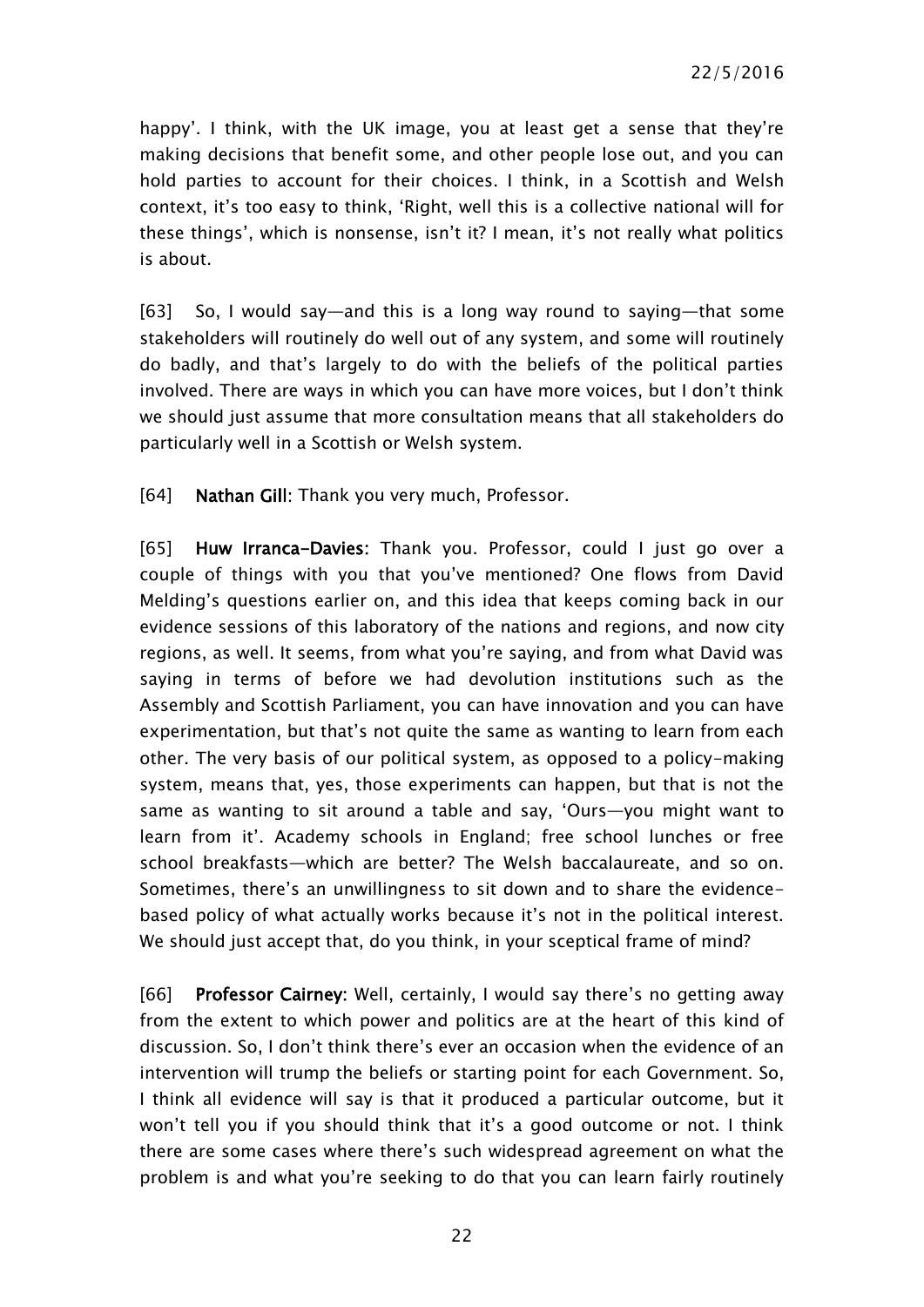22/5/2016

from each other. So, again, on healthcare interventions, if we've all got a certain sense of, 'A particular health treatment in one area works, therefore it should work in another area', that's straightforward. But, then, I think if you go on to things like should we have free prescriptions for all, then you could say, 'Well the evidence is that there's a greater uptake for prescriptions in particular areas', but you still have to assess, according to your other priorities or other costs, whether it is a good thing or not.

#### 14:15

[67] I think it seems to become, when you get into the evaluation, much more a political decision about how good the evidence is. I think it would be the same with schools. It's hard to imagine a case where, I don't know, the Scottish and UK Governments are talking and one of them accepts that the other's school system is much more effective. There are so many calculations and assumptions about what they're looking for that it just wouldn't work. So, I would accept that, in these cases, it's not really a kind of evidencedriven learning process. People define the problems they want solved first and then they look for evidence of success. That really limits their analysis.

[68] Huw Irranca-Davies: That's answered it very well. I have one other, and it's quite a practical question, based on the line of questioning we had previously on some new format of resolution of conflicts within policies within Government, on thematic areas. It struck me that one of the big issues for Scotland is what fisheries management is going to look like as we extricate ourselves from the European Union. Let's accept that there may well be—the Scottish Fishermen's Organisation may well decide it's in our broad interest to have some UK framework as we've had previously, and then we'll decide quotas can be managed in Wales, in Scotland, and so on. But in the situation we currently have, with the JMCs as they are, with the interministerial working as it is, it'll be an interesting moment if a future England Secretary of State for Environment, Food and Rural Affairs, who just happens to be an MP in a 10m coastal area like Hastings, or something like that, says, 'Now that we've got the powers back and we're within the existing framework, we'll do this in a different way. We're going to up, for the next five years, 5 per cent each year the amount of quota that goes to the under-10m fleet'. Under the current situation—I'm not saying they would do that, because frankly it would be political dynamite, but it could be done. It comes back to David's pushing of this issue of whether the structures need to change now so that the devolved regions and nations can actually say, 'Well, yes, we agree' or 'Not on your nelly'.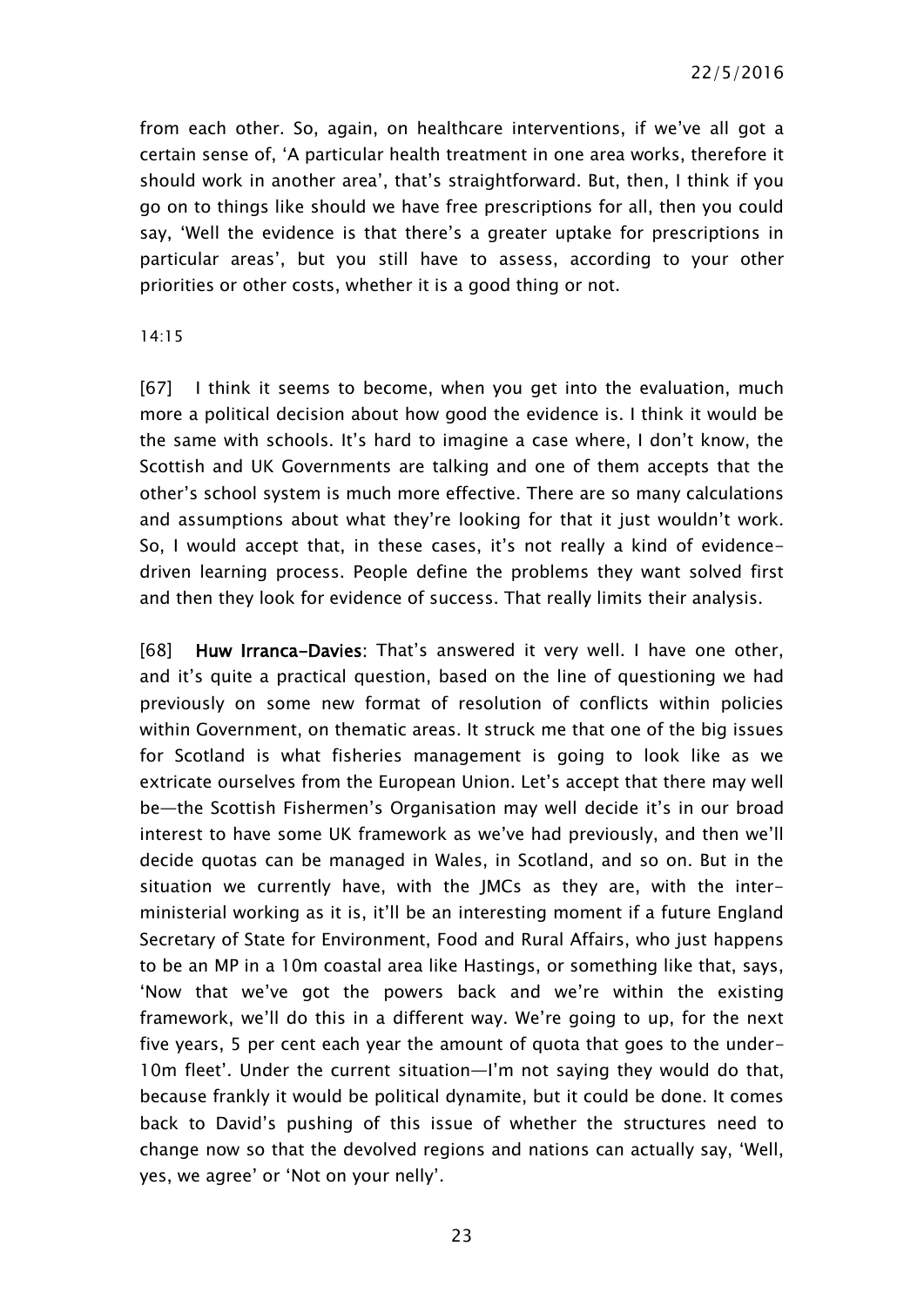22/5/2016

[69] Professor Cairney: This is a tricky one, isn't it? I think, in that case, you could imagine you would need some sort of clear and perhaps new machinery to deal with fishing quotas. Because the JMC as it is would be there to solve disputes between Governments, and I don't suppose you would want to leave things until there was a big Government dispute before you did anything about it. You would want to be upfront about it. I mean, that may be an example in which you have a much clearer date at which European rules end and British rules begin, and I think you would want an agreement in place by then. Yes, okay—this question's too difficult.

[70] Huw Irranca-Davies: Let me, while you think for a moment, just bring David in on that.

[71] David Melding: Professor Cairney, it just suddenly struck me that, in your rigour about what sort of knowledge transfer is feasible, and there's evidence for it being successful, should we distinguish between the scale of the thing? Because if there was a UK conference to decide on grammar schools or foundation schools or the standard comprehensive school, or whatever we'd call that model, there I can see it's replete with political difficulties and that it's perhaps naïve to expect that. But wouldn't you be expecting the interested committee, certainly the interested civil servants, to be meeting on a reasonably regular basis to see, for instance, if one particular part of the UK has suddenly found a model that really helps, for example, the educational attainment of looked-after children at—I don't want to say 'a lower level', because that's a hugely important matter there, but it's obviously not a whole-system approach, saying, 'We do it well, you do it badly.'

[72] Professor Cairney: Yes, I think so. I think some of my colleagues would call what you described as 'epistemic communities'. You've got these networks of policy makers and academics who get together at particular meetings to discuss relevant evidence and how you can use it. I think those networks already exist, but it's just a case of how enthusiastic each Government's representatives are and, anyhow, because it's a fairly informal network, there's never really a sense of a deadline for making something of the evidence; it's much more routine. So, maybe you could see some kind of scope to make those processes more routine so that there's regular attention to evidence and effectiveness in particular places.

[73] I suppose my impression of most Governments is that there are these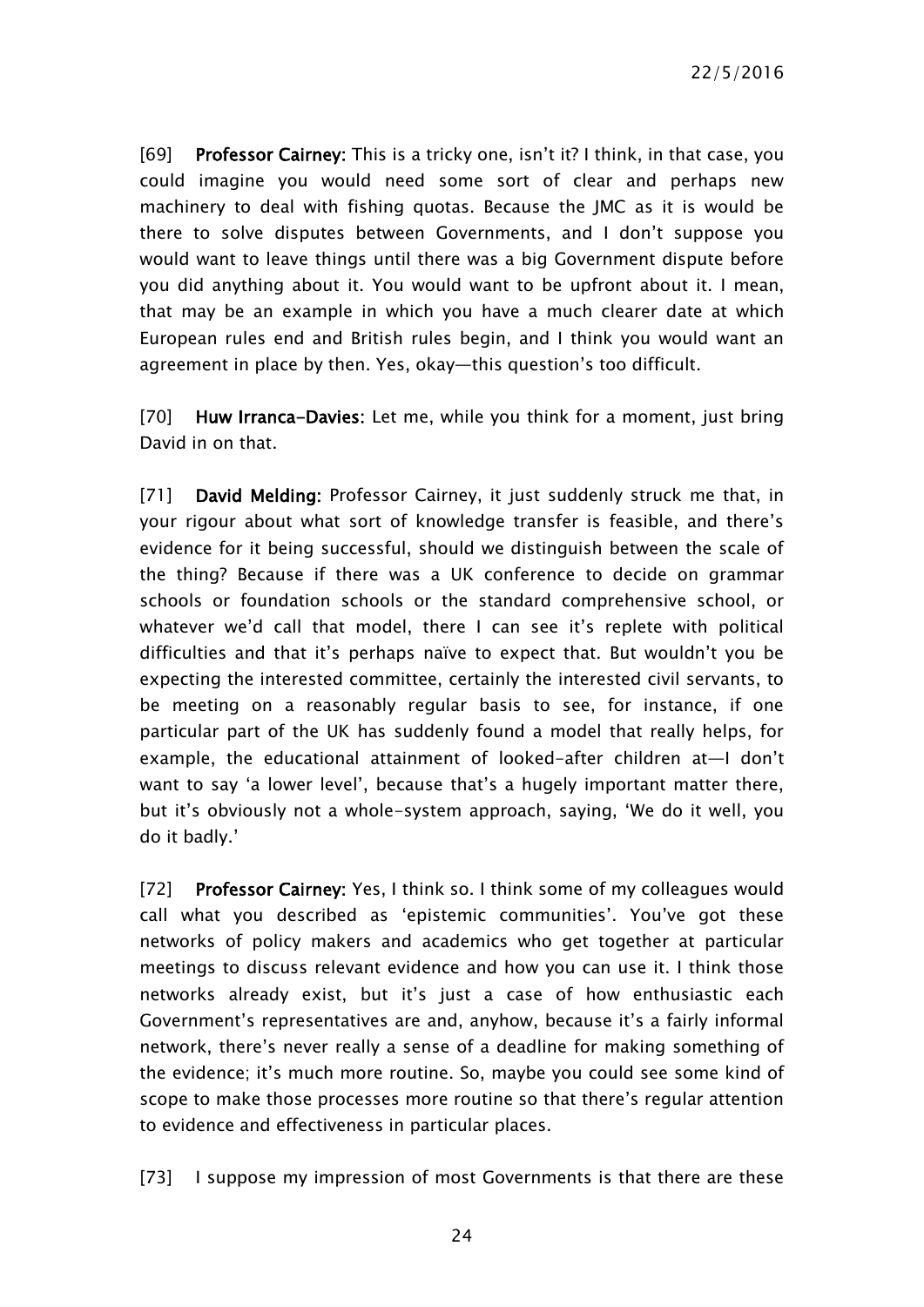routines within analytical divisions of Governments. So, there are civil servants whose job it is to gather this kind of evidence and think about it, but they tend to be slightly separate from the civil servants, who are in much more operational positions, who are under more pressure to deal with dayto-day issues. I think that that's another area of disconnect, not necessarily between civil servants of different Governments, but between civil servants within Governments who have these different roles.

[74] David Melding: Thank you.

[75] Huw Irranca-Davies: David, thank you very much. Professor Cairney, thank you very much for your evidence and for spending so much time taking our questions. We will send to you a transcript so you can check through it for accuracy, but thank you very much indeed. I'm pleased the technology worked as well.

[76] Professor Cairney: If some of my answers were quite vague towards the end, I apologise for that.

[77] Huw Irranca-Davies: No, not at all; it was very helpful. If we come back with questions repeating ourselves slightly, it's because it's helping us to get some clarity as well, but thank you very much indeed. Goodbye, now.

[78] Professor Cairney: Okay, thank you. Goodbye.

[79] Huw Irranca-Davies: Good. Thank you for that, and we'll come back to reconsider that in private session afterwards, with the will of the committee.

14:22

## <span id="page-24-0"></span>Offerynnau nad ydynt yn Cynnwys Materion i Gyflwyno Adroddiad arnynt o dan Reol Sefydlog 21.2 na 21.3 Instruments that Raise no Reporting Issues under Standing Order 21.2 or 21.3

[80] Huw Irranca-Davies: If we can move now on to item No. 3, please, immediately, which is instruments that raise no reporting issues under Standing Order 21.2 or 21.3? Within paper No. 1, we have five listed there. Do we have any comments or observations, or are Members happy to note them?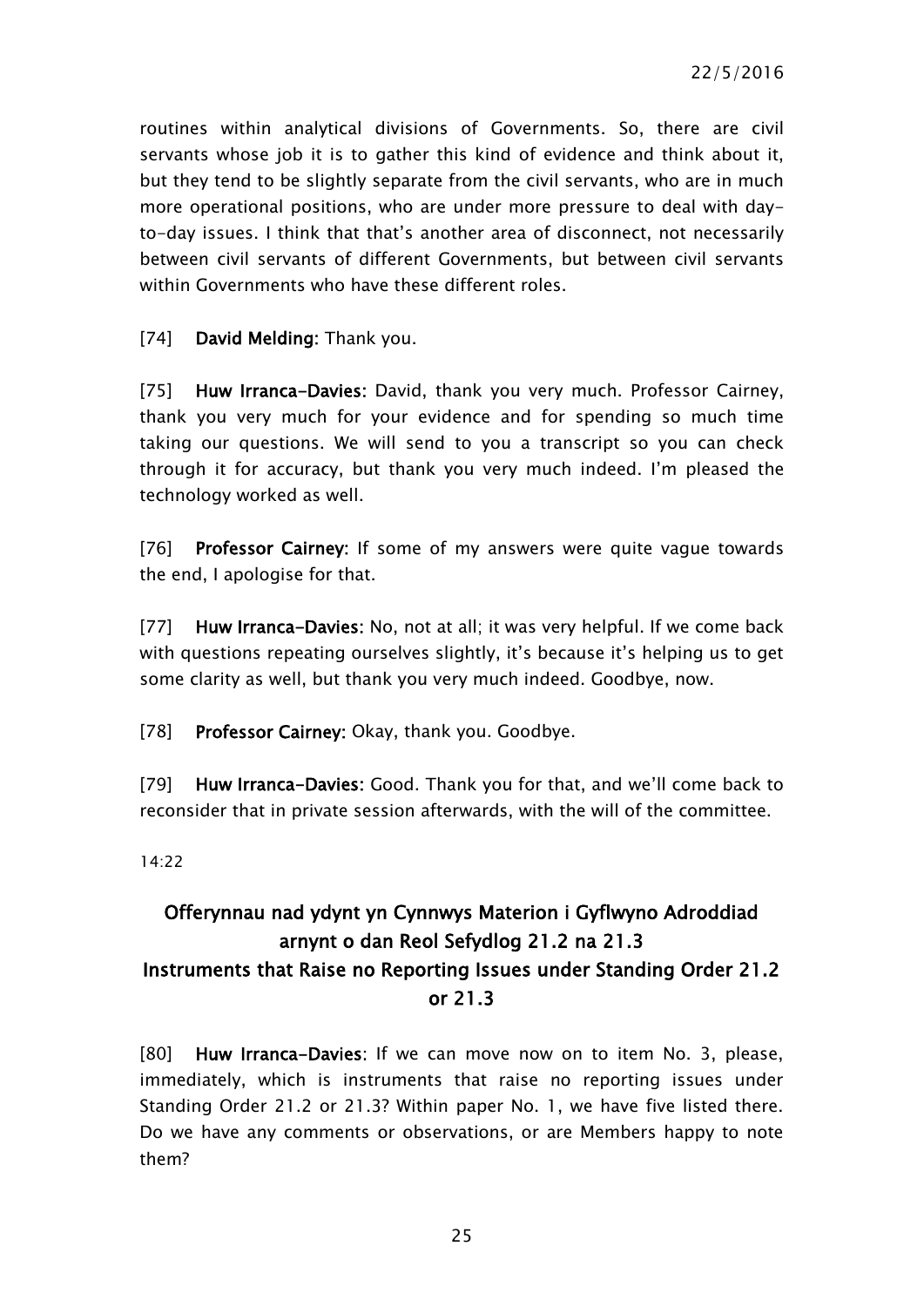[81] David Melding: Content.

[82] Dai Lloyd: Bodlon. Dai Lloyd: Content.

[83] Huw Irranca-Davies: Content; bodlon. Diolch yn fawr.

14:23

## <span id="page-25-0"></span>Offerynnau sy'n Cynnwys Materion i Gyflwyno Adroddiad arnynt i'r Cynulliad o dan Reol Sefydlog 21.2 neu 21.3 Instruments that Raise Issues to be Reported to the Assembly under Standing Order 21.2 or 21.3

[84] Huw Irranca-Davies: We move to item No. 4, then-instruments that raise issues to be reported to the Assembly under Standing Order 21.2 or 21.3. And we have one there in front of us, and with the four papers—the regulations, the explanatory memorandum, the report and the instrument itself: the Listed Buildings (Review of Listing Decisions) (Wales) Regulations 2017. Now, these regulations make provision on the procedure relevant to reviews carried out by Welsh Ministers in relation to the decision to include a building in a list compiled or approved under section 1 of the Planning (Listed Buildings and Conservation Areas) Act 1990. But I'm going to pass to our lawyers because you've highlighted, Gareth, a technical point within this.

[85] Mr Howells: Diolch. There are some cross-references missing in these regulations. So, for example, where the regulations should say something like, 'A notice under paragraph 1 should do X, Y, Z', the regulations actually say, 'A notice under paragraph must do X, Y, Z'. So, the reference to the '1' is missing. And this kind of thing happens in about eight different places in the English text of the regulations. The Welsh text is fine.

[86] Now, we did look at these informally before they were laid, and the cross-references were fine. The version signed by the Minister is also fine, so something has gone wrong electronically; there are some gremlins in the system since they've been signed and they've been made electronically. We understand the English version will be reprinted with the correct crossreferences included.

[87] Huw Irranca-Davies: So, we, I assume, are content to raise this matter, get it rectified and make sure it is rectified? And thank you for your assiduity in finding this technical issue and pointing it out. Thank you, Gareth.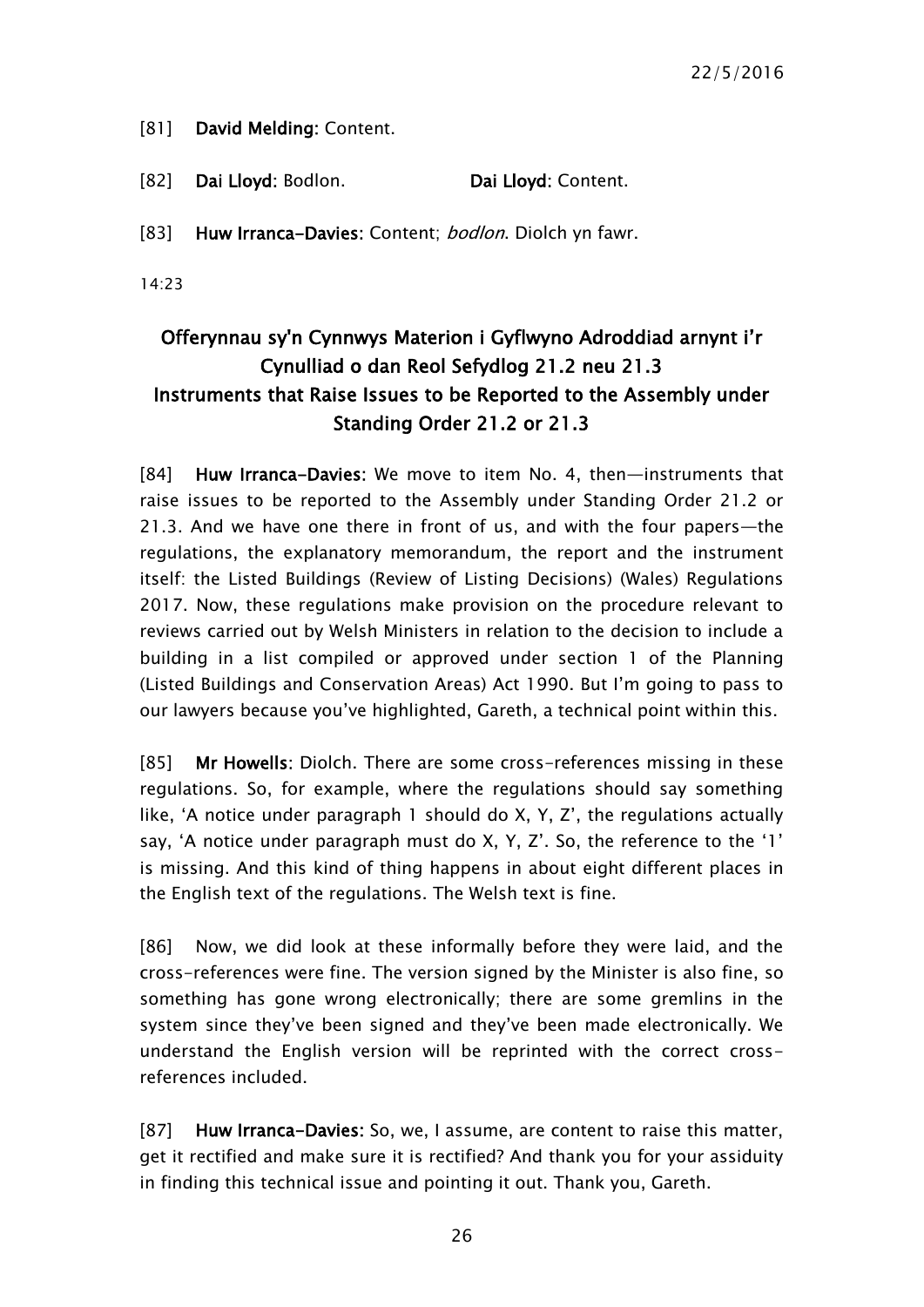[88] David Melding: Did we say 'gremlins' in the report, Chair?

[89] Huw Irranca-Davies: Gremlins, yes. [Laughter.]

[90] Lord Elis-Thomas: No, no, the gremlins aren't in the report; the gremlins are in CP2.

[91] David Melding: Indeed.

[92] Lord Elis-Thomas: They must be weeded out, or whatever you do to gremlins. [Laughter.]

[93] Huw Irranca-Davies: We'll identify those gremlins. We'll name those gremlins. Who are those gremlins? Thank you for that.

14:25

## <span id="page-26-0"></span>Offerynnau sy'n Cynnwys Materion i Gyflwyno Adroddiad arnynt i'r Cynulliad o dan Reol Sefydlog 21.7 Instruments that Raise Issues to be Reported to the Assembly under Standing Order 21.7

[94] Huw Irranca-Davies: Item No. 5—instruments that raise issues to be reported to the Assembly under Standing Order 21.7—we have SL(5)104, 'Code of Practice for Species Control'. Members have had the papers circulated. This is a code of practice that sets out how the provisions for species control arrangements and orders under the Wildlife and Countryside Act 1981 should be applied by Welsh Ministers and Natural Resources Wales. Now, again, our lawyers have identified one issue for report. Gareth.

[95] Mr Howells: Very briefly, this raises the same issue that the committee raised in relation to the historic environment records some two weeks ago. The issue being the use of terms like 'should' and 'must'—explaining what 'should' means, what 'must' means, and what are the consequences of not doing something you 'should' do, and not doing something you 'must' do.

[96] Huw Irranca-Davies: Could I make a proposal at this point, because this might not be—well, hopefully, it will be the last, but we don't want to get into the business too often of simply dragging Ministers in for 10 minutes on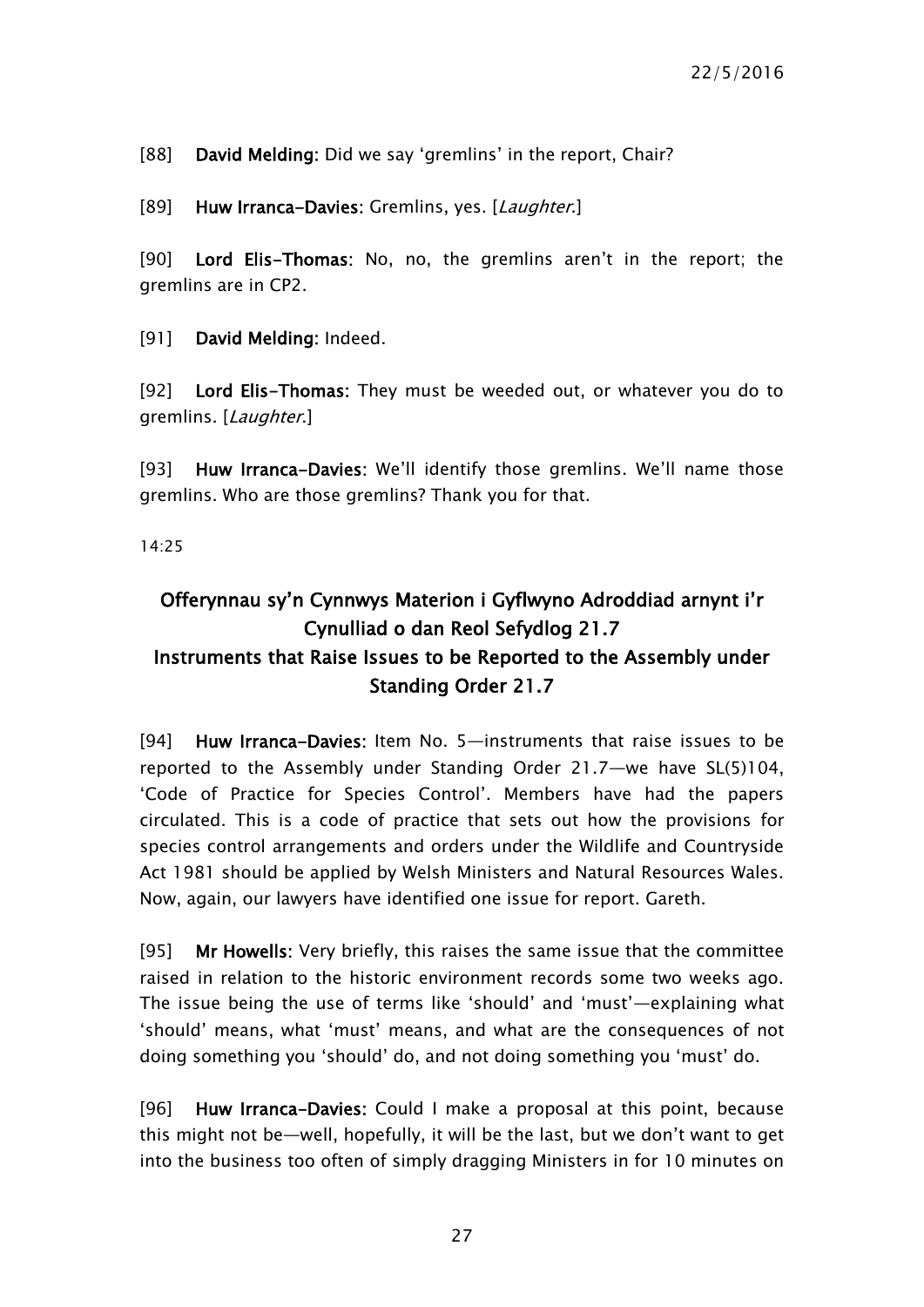every—? Can I suggest we actually write to the business manager, because this seems to be something that is now popping up in different areas? I think probably a word, an instruction, helpful guidance, needs to be given right across the piste, otherwise, I can see us dragging in Ministers once a month to answer for what is essentially a tiny point of detail, but they need to get it right.

[97] David Melding: You know, it has big practical implications.

- [98] Huw Irranca-Davies: It does.
- [99] David Melding: This code is over a very serious area of public policy—
- [100] Huw Irranca-Davies: Very much.
- [101] David Melding: —where people need to know their obligations.
- [102] Huw Irranca-Davies: Very much.
- [103] David Melding: So, I agree.

[104] Huw Irranca-Davies: Which is why I think a good, firm, robust letter to the business manager would be good. Gareth, or team, if you'd be happy in drafting that—. Do you want it circulated around or are you happy for me to sign it off? You're happy to sign it off, there we are. Okay, so we'll do that.

[105] Yr Arglwydd Elis-Thomas: Lord Elis-Thomas: I also think we Rwy'n meddwl y dylem ni hefyd should contact the Ministers who are gysylltu efo'r Gweinidogion sydd â responsible in these areas, not just chyfrifoldeb, nid jest efo'r Gweinidog the business Minister—in my view at sy'n gyfrifol am fusnes, yn fy marn i. least. Because it's Ministers who are Oherwydd y Gweinidogion sy'n responsible for what they sign off, gyfrifol am y pethau y maen nhw'n eu and if anything happens then and harwyddo, ac os oes rhywbeth yn they are incorrect, then we do need digwydd iddyn nhw wedyn ac nad to pursue them. ydyn nhw'n gywir—wel, mae eisiau mynd ar eu holau nhw.

[106] Huw Irranca-Davies: Dafydd, you're right-belt and braces-to the Ministers themselves, and, if it comes up with another Minister, to that Minister as well. But, in addition to that, the letter to the business manager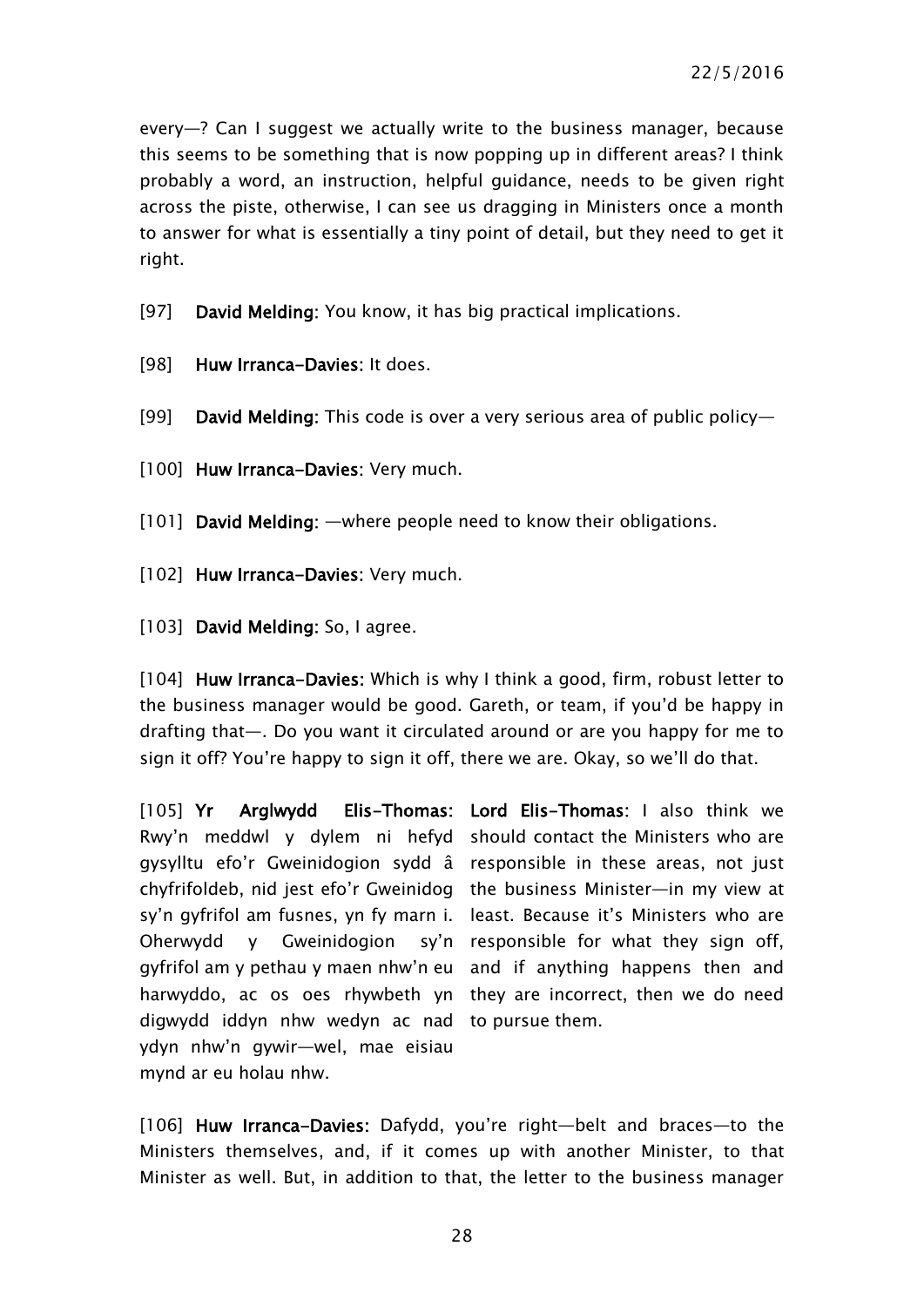to say, 'Can we sort this out?'—in the correct technical terms. Thank you for that.

<span id="page-28-0"></span>14:27

## Papur i'w Nodi Paper to Note

[107] Huw Irranca-Davies: Item No. 6—we have a paper to note from the Australian Senate Legal and Constitutional Affairs Committee, and it's in relation to our 'A stronger voice for Wales' inquiry. It's quite a useful letter that they've sent to us, where they've clearly put some thought to it. We can accept it as well as part of our evidence. Are we happy to note? Thank you very much.

[108] Then, we move to another paper to note. Now, we have it here? We do. Right, this has appeared. This is now the Government response? [*Interruption*.] Excellent. It has now appeared, the Government response to the issue that we raised previously around the Education (Postgraduate Master's Degree Loans) (Wales) Regulations 2017. Committee members will remember that these regulations provide for the making of loans to students who are ordinarily resident in Wales for postgraduate Master's degree courses that begin on or after 1 August 2017. But it was raised in a previous discussion—in fact it was our last meeting—issues around technical and merits points relating to human rights and equalities issues, and we had some discussion on that. So, we have now had the hard copy, hot off the press here, from the Ministers. Now, have we had time to look at this at all to absorb what—? Yes. Do you want to make any observations, Gareth?

[109] Mr Howells: Yes. So—

[110] Huw Irranca-Davies: Sorry, simply to say, what we were looking forwe're not trying to double guess the Minister here, but what we are looking for is an adequate explanation that they have thought this thing through, that, in their mind, they have thought through the implications on human rights and equality. Gareth, sorry.

[111] Mr Howells: So, the Welsh Government sets out its reasons for justification of this policy. The committee doesn't have to decide if it's justified or not. Ultimately, that is a matter for the courts. But the Welsh Government has provided the kind of detail we did request, which showed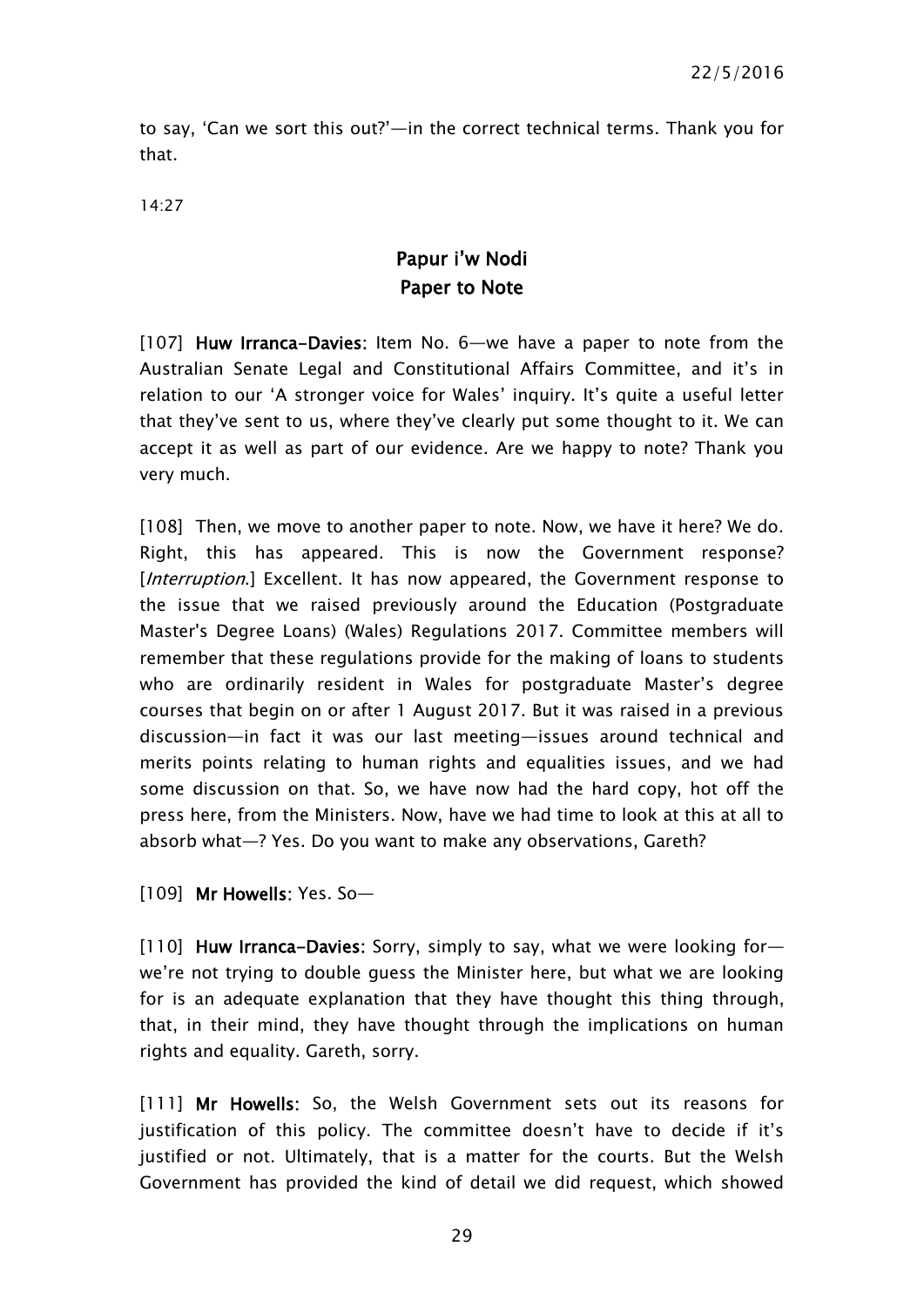that the Welsh Government really has considered this issue. It hasn't just plucked the figure of 60 out from the air. As long as the Welsh Government really has thought about it, then it'll be difficult to say that the age limit is arbitrary and unjustifiable, though, ultimately, of course, it's a matter for the courts if anyone did decide to challenge the age limit.

14:30

[112] Huw Irranca-Davies: So, what we now have in front of us, hot off the press, on your reading of it, provides an appropriate explanation of the way they've come to the conclusion that it does, indeed, satisfy equality and human rights considerations.

[113] **David Melding:** They can argue it, because it does go down to 50 per cent quite quickly, doesn't it, between age 60 and 65?

[114] Huw Irranca-Davies: It does, but they have their argument that they're willing to deploy. So, for our purposes, are Members satisfied that the Government has now provided the explanation? It is for them to defend, if ever challenged, but they have provided it for us. One aspect is, I think, on the basis of now having this, it may be worth—we don't normally do this providing a very short supplementary report.

[115] David Melding: I think we should provide it.

[116] Huw Irranca-Davies: Yes, so that we have clarity that we've had it provided to us now. Okay. So, if we could do that, please, and produce it as a supplementary report. Thank you for that. Yes, Gareth.

[117] Mr Howells: There was a second point on these regulations as well around what the regulations say around loans for eligible prisoners. The regulations said one thing and the explanatory memorandum said another thing. The Welsh Government response was that you should read the explanatory memorandum and the regulations. The thing is that doesn't always happen. Sometimes, people will just read an explanatory memorandum. In this case, if they read just the explanatory memorandum, they will be misled.

[118] Huw Irranca-Davies: Ah, interesting. Interesting. This is quite a fundamental point. So, there would actually be a clearly different understanding from those two items if you were to read both.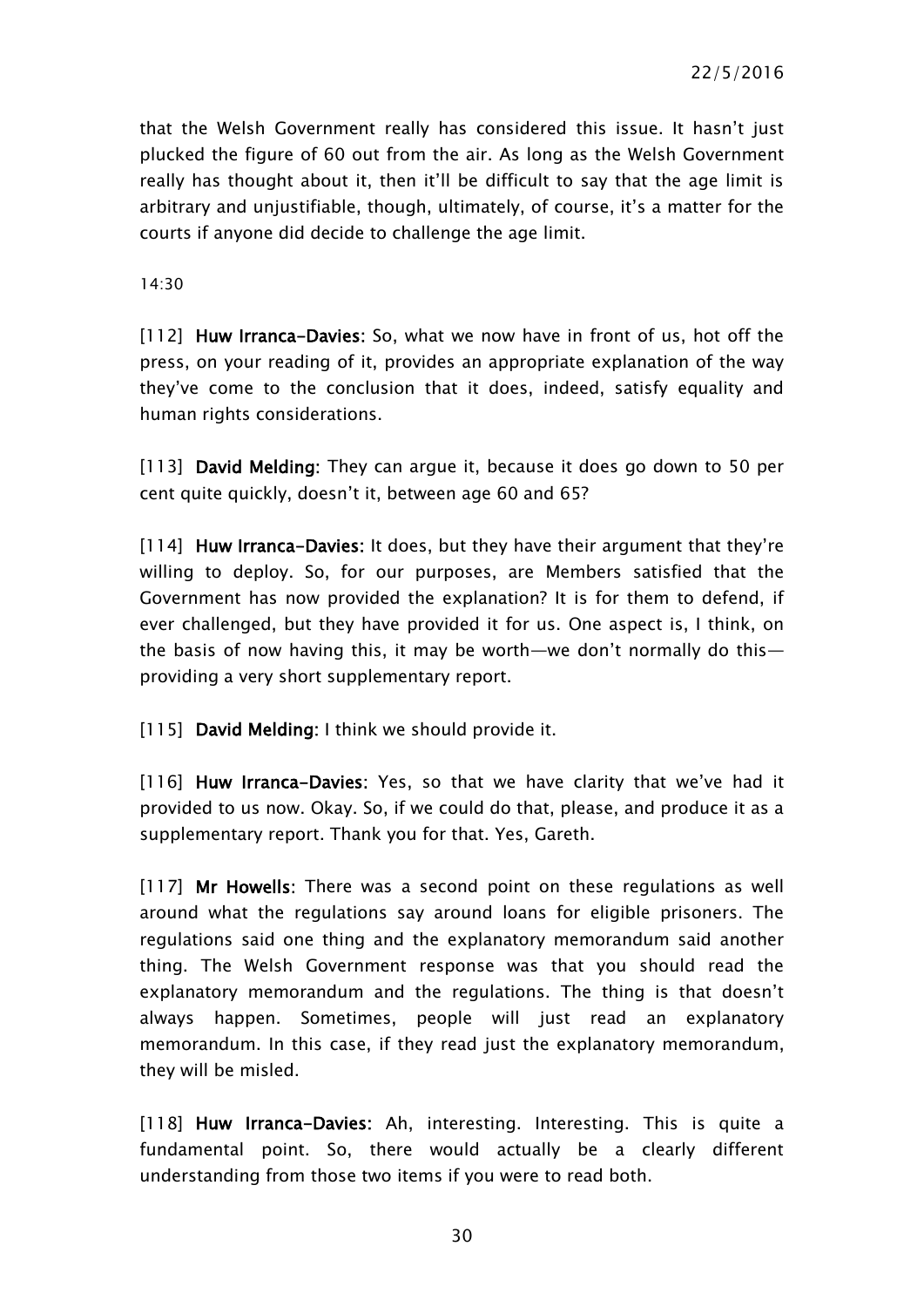[119] Mr Howells: If you read them separately.

[120] Huw Irranca-Davies: If you read them separately. Have we come across this before?

[121] Mr Howells: Not that I can recall.

[122] Huw Irranca-Davies: And the Government's argument is that they need to be read together. Does it say anywhere within these two documents that they need to be read together? Does it say anywhere within the text relating to this issue relating to prisoners that you should refer to the other document?

[123] Mr Howells: Not expressly. But they come as a package.

[124] Huw Irranca-Davies: They come as a package.

[125] David Melding: Well, why is there divergence? What's the necessity for the divergence? I don't understand that.

[126] Mr Howells: The policy intention is clearly what is intended in the regulations, but the explanatory memorandum doesn't make it as clear what that policy is.

[127] David Melding: So, it's inelegant in that sense.

[128] Mr Howells: Yes.

[129] David Melding: But does it go as far as being a technical problem, or— ?

[130] Mr Howells: Not if you read it with the regulations, as the Government points out.

[131] Huw Irranca-Davies: Could I suggest then that, as well as producing this supplementary report, we also go back to the appropriate Minister? But what would we be suggesting—would we be suggesting that they amend it in future? I'm not clear on this, because if it is our—. Okay. This is a question of whether it's being too heavy-handed or not, on the basis that they have provided their explanation that you need to read the two together. The two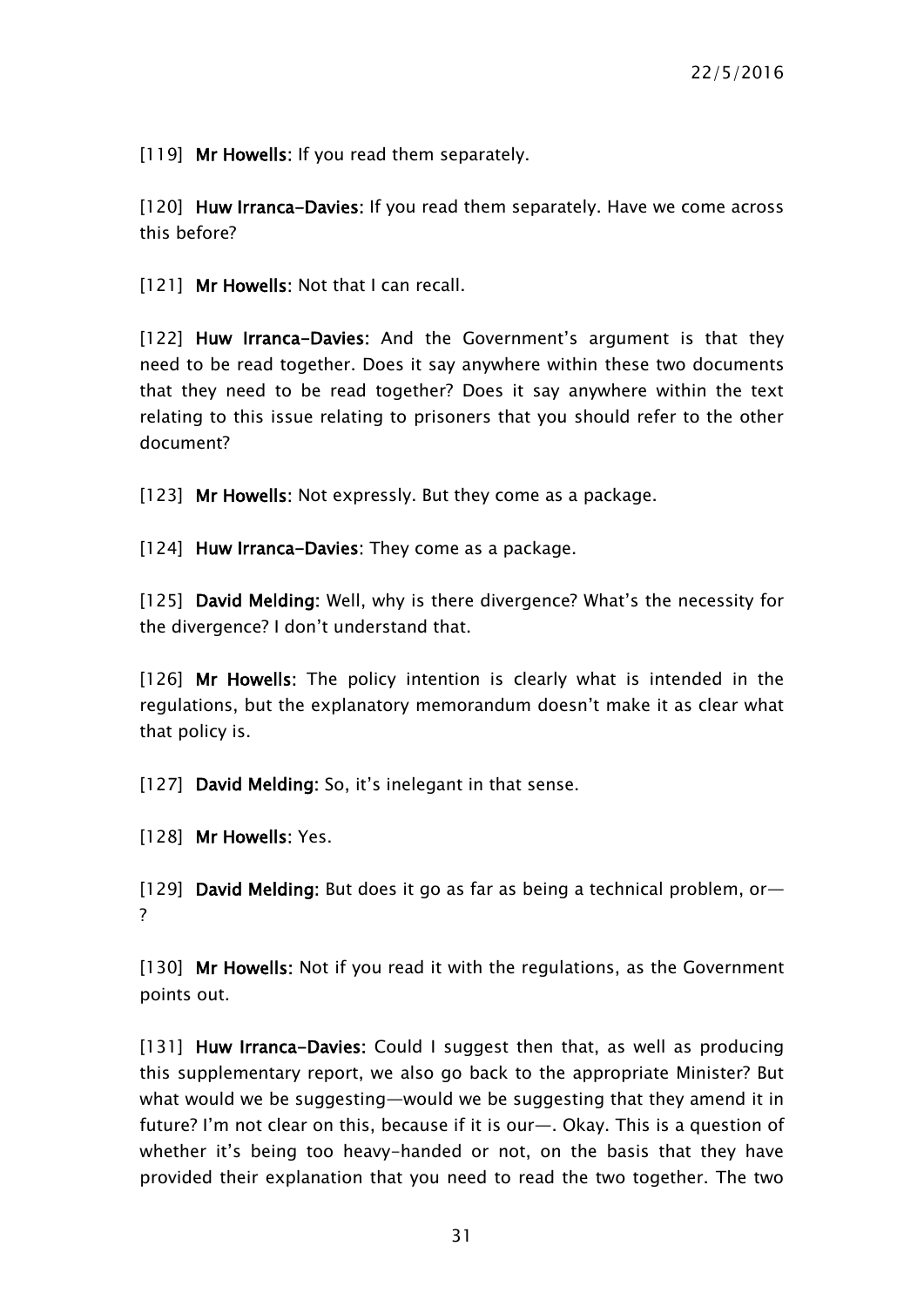are issued together; you need to read the two together. But it is our informed opinion that, should you not do that, you will have two different understandings.

[132] David Melding: Everyone involved in this sort of policy area who is not a lawyer and they need to gain a knowledge of this, they'll read the explanatory memorandum. I'm sorry, it's a silly counsel of perfection to say, 'You should read the legislation as well'. This is not insignificant. In prisons, we do try to encourage prisoners to improve their education. So, I think we need to say that it's unfortunate that this—I don't want to be mean and say 'sloppy' or whatever, but it's obviously not—. There was a mistake, it has not been picked up, and I think we should note it so that they take more care in the future, and they may want to make it clear to those involved in prison education exactly what the law is.

[133] Huw Irranca-Davies: Yes, I think—. Let's do this. Because we can't let it pass, it is too—. If one of our primary concerns is the clarity of law, not simply for lawyers but for the layperson, then it's clear that the misunderstanding can and probably will arise on this occasion. So, in David's terms, if we can draft something for the Minister on that—. Let's not go in with size 10 boots—

[134] David Melding: No, no, I know that—calm and constructive.

[135] Huw Irranca-Davies: Indeed.

[136] David Melding: Because errors do occur. I don't want to lose all compassion for them, but it's unfortunate.

[137] Huw Irranca-Davies: No, absolutely.

14:35

## <span id="page-31-0"></span>Cynnig o dan Reol Sefydlog 17.42 i Benderfynu Gwahardd y Cyhoedd o'r Cyfarfod Motion under Standing Order 17.42 to Resolve to Exclude the Public from the Meeting

| vnnic |
|-------|
|       |
|       |

 $Motion$ 

bod y pwyllgor yn penderfynu that the committee resolves to